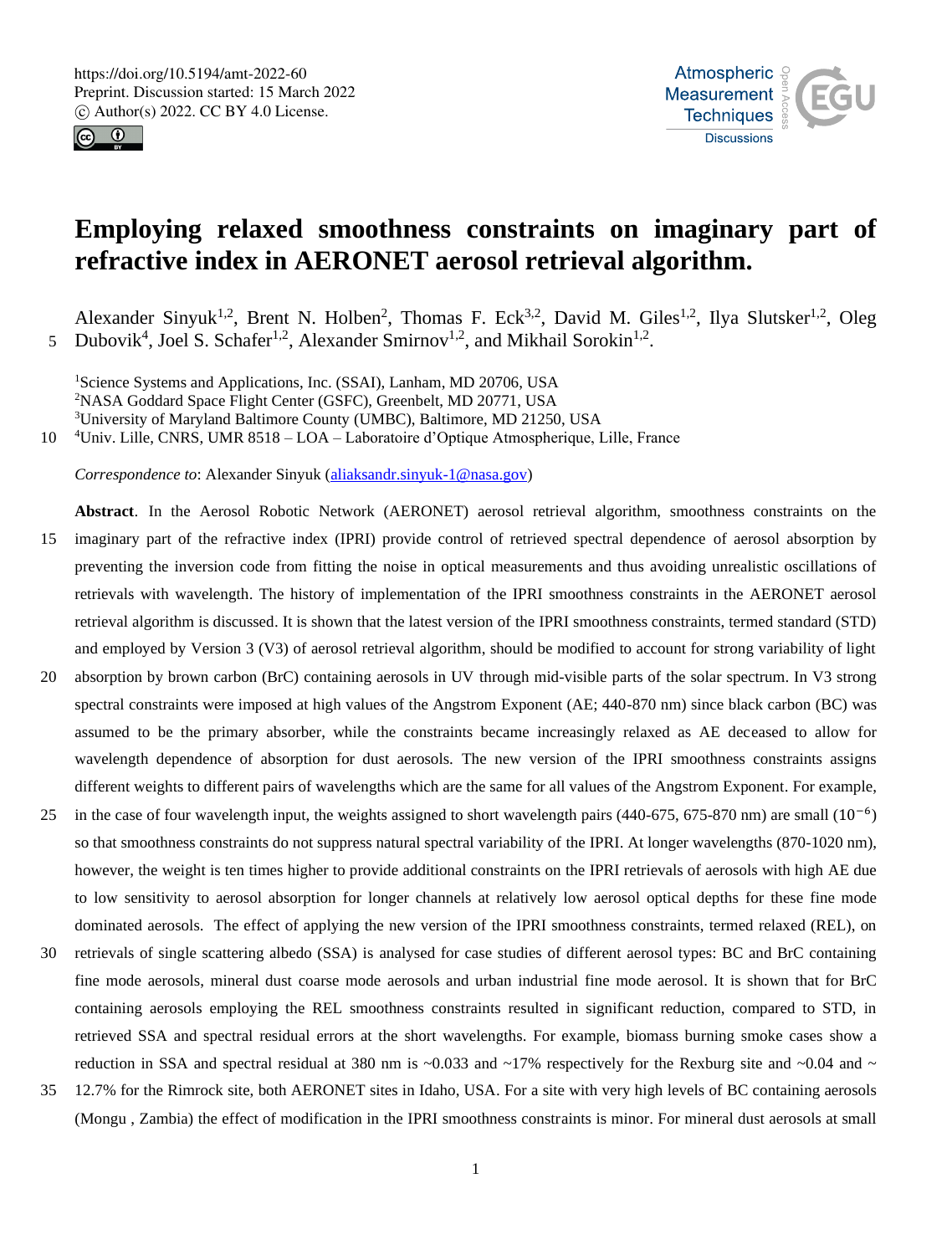



AE values (Mezaira site, UAE) the spectral constraint on IPRI was already relaxed in V3 therefore the new REL constraint results in minimal change. In the case of weakly absorbing urban industrial aerosols at the GSFC site, there are significant changes in retrieved SSA using the REL assumption, especially reductions at longer wavelengths: ~ 0.016 and ~0.02 at 875 40 and 1020 nm respectively for 440 nm AOD ~0.3. Comparison of aerosol parameters retrieved by inversion using STD and REL assumptions is presented. Analysis is done for retrievals utilizing the four standard AERONET wavelengths obtained at four AERONET sites: Rexburg, Mongu, Mezaira, and GSFC. The largest difference is found for the IPRI retrievals for BrC containing biomass burning (Rexburg) and urban industrial (GSFC) aerosols in which cases employing the STD assumption in the AERONET inversion was over constraining the spectral dependence of the IPRI. The modification of smoothness 45 constraints on the IPRI has a minor effect on retrievals of other aerosol parameters such as the real part of refractive index and parameters of the aerosol size distribution. Both SSA retrieved using STD and REL assumptions were compared to SSA derived from in situ measurements collected during the DRAGON-MD field campaign in 2011. The DISCOVER-AQ column-integrated in situ aircraft SSA data for 550 nm were compared to AERONET retrievals at 440 nm and 675 nm which were interpolated to 500 nm and showed a closer agreement between in situ SSA and SSA retrieved from inversions 50 employing the REL assumption than between in situ SSA and SSA retrieved using STD constraints. The implementation of the relaxed smoothness constraints on the imaginary part of the refractive in the next version of the AERONET inversion

algorithm will produce significant impacts at some sites with changes up to  $\pm 0.033$  and  $\pm 0.017$  in short wavelength channels (380nm and 440nm) for some biomass burning smoke cases with significant BrC content and possibly up to  $\pm 0.015$  in midvisible channels (500nm and 675nm) to near IR channels (870nm to 1020nm) for some urban industrial aerosol types while

55 still mostly within the uncertainty of the AERONET SSA retrievals, depending on AOD level, Angstrom Exponent and wavelength. For mineral dust aerosols the impact will be insignificant, while for biomass burning aerosol dominated by BC the changes will be relatively small.

# **1. Introduction.**

60

The Aerosol Robotic Network (AERONET) (Holben et al, 1998) of globally distributed ground-based sun-sky radiometers provides measurements of total atmospheric column spectral aerosol optical depth (AOD) and inversion algorithm retrievals of column integrated aerosol size distribution (ASD) and complex index of refraction (CIR). The AOD measurements have been frequently utilized for satellite validation purposes (Sayer et al., 2018, 2019; Levy et al., 2013, 65 2015; Holzer-Popp et al., 2013; Lyapustin et al., 2018; Kahn et al., 2010; Limbacher et al., 2019; Ahn et al., 2014; Choi et al., 2018) plus as input to the inversion algorithm along with directional sky radiances over a range of scattering angles. The AOD are measured at high accuracy (Eck et al., 1999; ~0.01 in visible and near infrared and ~0.02 in the UV) thereby providing a strong bound on the inversion results, especially since the sky radiance uncertainty combined with extraterrestrial flux uncertainty is ~5% (Sinyuk et al., 2020). The retrieved aerosol parameters are often used in development of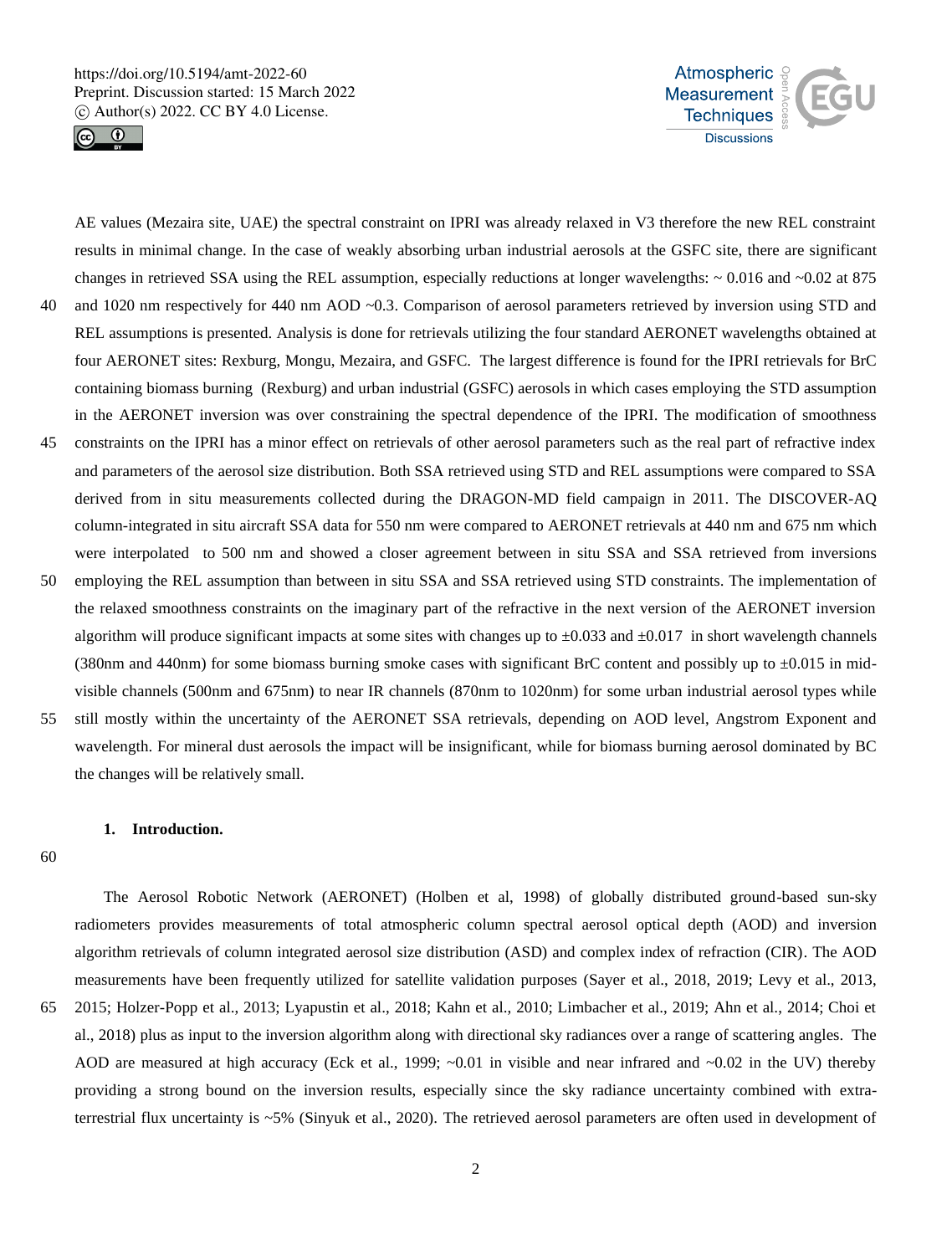



- 70 satellite retrieval algorithms which must sometimes assume some aerosol optical and physical properties (Remer et al, 2005; Lyapustin et al., 2018). The retrievals of aerosol parameters are performed by the AERONET aerosol inversion algorithm which was developed by Dubovik and King (2000) and refined by Dubovik et al. (2006) with the addition of non-spherical (spheroidal) scattering. The latest version of the algorithm employed in AERONET Version 3 (V3) is described in detail in Sinyuk et al. (2020). The data quality assurance procedures and cloud screening of AOD in V3 are presented in Giles et al. 75 (2019). The standard AERONET aerosol retrieval product is obtained by inverting measurements taken at four standard
- wavelengths: 440, 675, 875 and 1020 nm. However, the V3 aerosol retrieval algorithm can invert extended sets of wavelengths including the UV at 380 nm (Sinyuk et al., 2020). Absorption at 380 nm is particularly important as this is the wavelength range that satellite observations and algorithms are able to retrieve atmospheric column absorption from existing (Jethva et al, 2014) and future satellite sensors (Werdell at al., 2019). In addition to ASD parameters and spectral CIR which
- 80 are directly retrieved by the aerosol retrieval algorithm, other aerosol characteristics such SSA, absorption optical depth, asymmetry parameter, lidar and depolarization ratios are calculated from the retrieved aerosol parameters.

In general, inverted measurements have limited information content resulting in non-uniqueness of the solution and high sensitivity to random measurement errors. In the worst-case scenario, an inversion fits the measurements noise (overfitting of the data) causing non-realistic oscillation in retrieved functions (e. g. Twomey, 1977). To prevent overfitting

- 85 of the data, additional constraints on the retrieved functions should be imposed. These constraints usually restrict the norm of the solution or the norm of its derivatives (e. g. Dubovik, 2004, Aster et al., 2013) and are called smoothness constraints. The strength of the smoothness constraints should be selected in an optimal way as to prevent non-uniqueness of solution and overfitting of the measurements and yet not to over constrain and suppress the natural variability of retrieved functions. In addition, stronger smoothness constraints should be optimally imposed at those ranges of solution variability which are not
- 90 sufficiently constrained by the measurements. For example, for high AE aerosols (fine mode dominated) measurements sensitivity to the IPRI at longer wavelengths is limited due to low AOD at these wavelengths. The AERONET aerosol retrieval algorithm employs two types of smoothness constraints: (1) size dependence of ASD is constrained by restricting the norm of the third derivatives and (2) the spectral dependencies of the real and imaginary parts of refractive index are constrained by restricting that of the first derivatives (Dubovik and King, 2000).
- 95 The IPRI is the one of key retrieved aerosol parameters largely defining SSA which plays the central role in estimation of aerosol radiative forcing and atmospheric heating (Haywood and Boucher, 2000; Jacobson, 2001; Bond et al., 2013; Myhre et al., 2013). The optimal selection of the IPRI smoothness constraints and its effect on retrieved aerosol parameters is the subject of this paper. Throughout the development of the AERONET aerosol retrieval algorithm different implementations of the IPRI smoothness constraint were employed. The latest V3 implementation imposes weak smoothness
- 100 constraints on the spectral dependence of the IPRI for low AE aerosols and strong smoothness constrains for high AE aerosols with linear interpolation on AE between these two cases. The first assumption works reasonably well for coarse mode dominated mineral dust aerosols which exhibit high IPRI spectral variability in UV to mid-visible parts of solar spectrum and the second assumption is suitable for aerosols whose chemical composition is dominated by BC exhibiting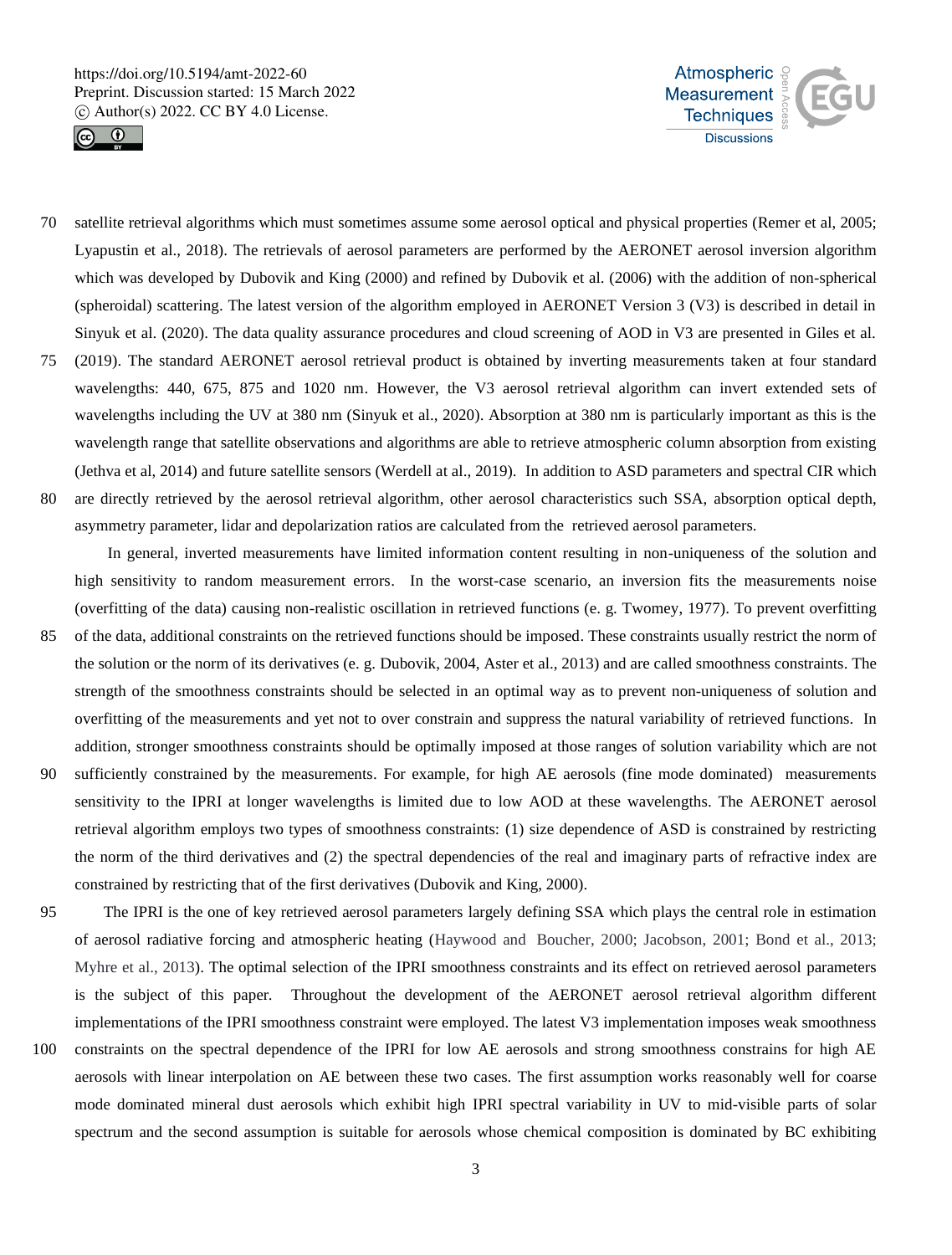



spectrally flat imaginary index of refraction (Bond and Bergstrom, 2006; Kirchstetter et al., 2004). However, for high AE 105 aerosols containing BrC, the assumption of the strong IPRI smoothness constraints is not always suitable due to possible strong spectral variability of absorption by these aerosols at short wavelength (mid-visible through the UV).

This paper describes the modification of V3 assumptions on the IPRI smoothness constraints to accommodate a priori information on spectral variability of the IPRI for different aerosol types. Section 2 discusses the history of implementation of the IPRI smoothness constraints in the AERONET aerosol retrieval algorithm and presents the new implementation which

110 is termed relaxed smoothness constraints (REL). In Section 3 we describe the effect of the REL smoothness constraints on SSA retrievals by analysing case studies for different aerosol types. Comparisons of aerosol parameters retrieved by the AERONET aerosol retrieval algorithm using both REL and STD assumptions on the IPRI smoothness constraints are presented in Section 4. Section 5 shows examples of comparison of both REL and STD SSA retrievals to SSA derived from in situ measurements. The summary and conclusions are presented in Section 6.

## 115

## **2. Theory**

The AERONET aerosol retrieval algorithm, like that of GRASP (Dubovik et al., 2011, Dubovik et al., 2021), is based on the Multi-term Least Square Method (LMS) approach, which was developed over the years by O. Dubovik with co-120 authors (Dubovik et al., 1995, Dubovik and King, 2000, Dubovik, 2004, Dubovik et al., 2011, Dubovik et al., 2021). The Multi-term LSM concept allows flexible incorporation of very general a priori constraints on retrieved parameters, with emphasis on smoothness constraints in particular. Smoothness constraints limit variability of retrieved functions such as aerosol size distribution and spectral dependence of refractive index by using a priori information on their derivatives. From a formal point of view (e.g., Dubovik et al., 2021), the smoothness constraints are related to the limited values of derivatives 125 of retrieved functions, i. e. with deviations of their m-th derivatives from zero:

$$
\frac{\partial^m f}{\partial x^m} \approx 0. \tag{1}
$$

For the vector of unknows  $\mathbf{a} = [a_1, a_2, ..., a_n]^T$ , which is a discrete representation of continuous function f, the condition (1) can be formulated as a linear system of equations

where  $G_m$  is the Jacobian matrix of m-th derivatives which in the discrete case is approximated by the matrix of m-th finite

$$
G_m a + \Delta_g^* = \mathbf{0}^*,\tag{2}
$$

differences estimated at point  $a$ .  $0^*$  is the zero vector, representing the fact that a priori estimates of the corresponding derivatives are equal to zero.  $\Delta_g^*$  are the errors reflecting uncertainty in the knowledge of the deviation of the retrieved function f from the assumed simple functions such as constant  $(m=1)$ , straight line  $(m=2)$ , parabola  $(m=3)$ , etc. Under the

135 assumption that the  $\Delta_g^*$  in (2) are normally distributed with covariance matrix  $C_g$ , smoothness constraints can be easily included in the general framework of Multi-term LMS technique to obtain the iterative solution for vector  $a$ . For the case of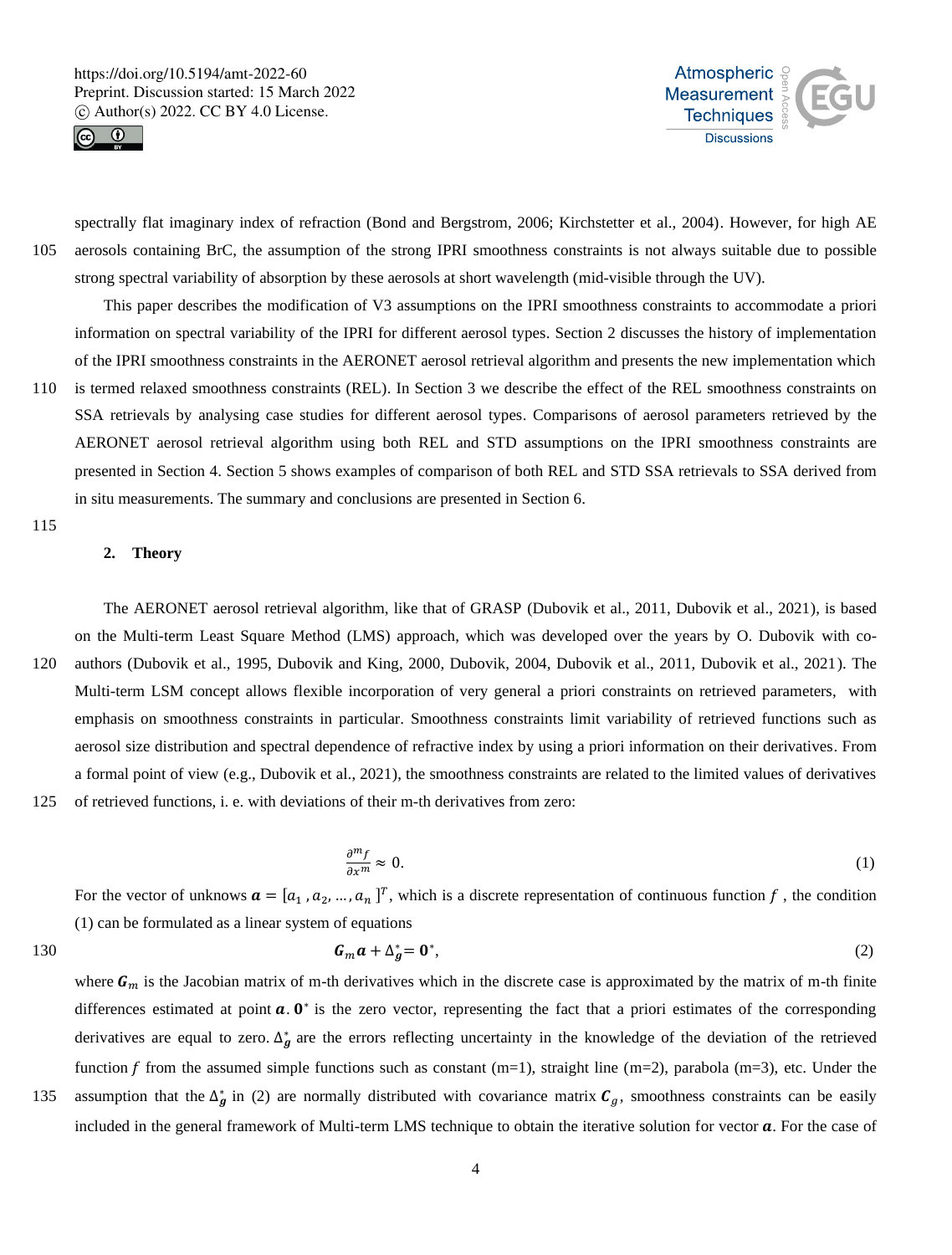



a standard set of AERONET observations (spectral AOD, spectral sky radiances) and retrieved aerosol parameters (ASD, CIR), the solution looks as follows:

140 
$$
\left(\sum_{k=1}^{2} \gamma_{k} \mathbf{K}_{k,p}^{T} (\mathbf{W}_{k})^{-1} \mathbf{K}_{k,p} + \sum_{n=1}^{3} \gamma_{n} \mathbf{\Omega}_{n}\right) \Delta \mathbf{a}^{p} = \sum_{k=1}^{2} \gamma_{k} \mathbf{K}_{k,p}^{T} (\mathbf{W}_{k})^{-1} \Delta \mathbf{f}_{k}^{p} + \sum_{n=1}^{3} \gamma_{n} \mathbf{\Omega}_{n} \mathbf{a}^{p}.
$$
 (3)

In Eq. (3)  $\Delta f_k^p = f_k^* - f_k^p$ , where  $f_k^*$  are vectors of measurements of AOD (k=1) and sky radiances (k=2) and vectors  $f_k^p$ being the measurements fit at p-th iteration.  $K_{k,p}^T$  k=1,2 are Jacobian matrices at p iteration of the function  $f_k$  in the vicinity of  $a^p$  and  $W_k$  denotes weighting matrices related to corresponding covariance matrices  $c_k$  by

$$
\boldsymbol{W}_k = \frac{1}{\varepsilon_k} \boldsymbol{C}_k, \tag{4}
$$

where  $\varepsilon_k$  is the first diagonal element of  $C_k$  and  $\gamma_k = \frac{\varepsilon_1^2}{\varepsilon^2}$  $\frac{\epsilon_1}{\epsilon_k^2}$  are Lagrange multipliers.  $\Omega_n$  denotes smoothness matrices for size distribution  $(n=1)$ , real  $(n=2)$  and imaginary parts  $(n=3)$  of the complex index of refraction and are defined as

$$
\boldsymbol{\Omega}_n = \boldsymbol{G}_{m,n}^T \boldsymbol{W}_{m,n}^{-1} \boldsymbol{G}_{m,n}.
$$
\n<sup>(5)</sup>

- The values of Lagrange multipliers  $\gamma_n$  in Eq. (3) determine the strength of the corresponding smoothness constraints. 150 Their selection is described in detail in (Dubovik and King, 2000, Dubovik, 2004), where it is shown that theoretical values of the Lagrange multiplier can be expressed as a function of the norm of m-th derivatives. In practice, however, it was found both convenient and justifiable to determine the values of the Lagrange multiplier for the smoothness constraints empirically based on external information on the variability of the retrieved functions. For example, if external information suggests weak variability of refractive index with wavelength, the value of Lagrange multiplier can be adjusted as to force spectral 155 dependence of refractive index to be spectrally flat. From other hand, if substantial spectral variability is expected, the
- 

strength of smoothness constraint should be relaxed.

The primary goal of smoothness constraints on the IPRI is to provide control of retrieved spectral dependence of aerosol absorption by preventing excessive destabilising effect of measurement noise on the solution and thus avoiding unrealistic oscillations of retrievals with wavelength. Also, they help in stabilizing retrievals of absorption of radiation for high AE 160 aerosols at long wavelengths by constraining its spectral dependence based on a priori information. The long wavelengths in

these high AE cases often have AOD that is too low to contain sufficient information content on particle absorption.

The AERONET aerosol retrieval algorithm employs constraints of the first derivatives of the IPRI wavelength dependence (m=1) in which case these constraints relate the values of the IPRI at neighboring pairs of wavelengths. Throughout the course of algorithm development, different approximations were used for Lagrange multipliers  $\gamma_3$  while

165 assuming equal weights to all the pairs of wavelengths and thus replacing weighing matrices  $W_{m,n}$  with unit matrices. In version one (V1) of the AERONET database, it was assumed that the IPRI for all the aerosol types is spectrally flat. This was physically justified by the flat spectral dependence of the principal fine mode aerosol absorber, black carbon (BC), in this wavelength range. Therefore, the strong smoothness constrains were used with the value of  $\gamma_3$  equal to 10<sup>-1</sup>. In the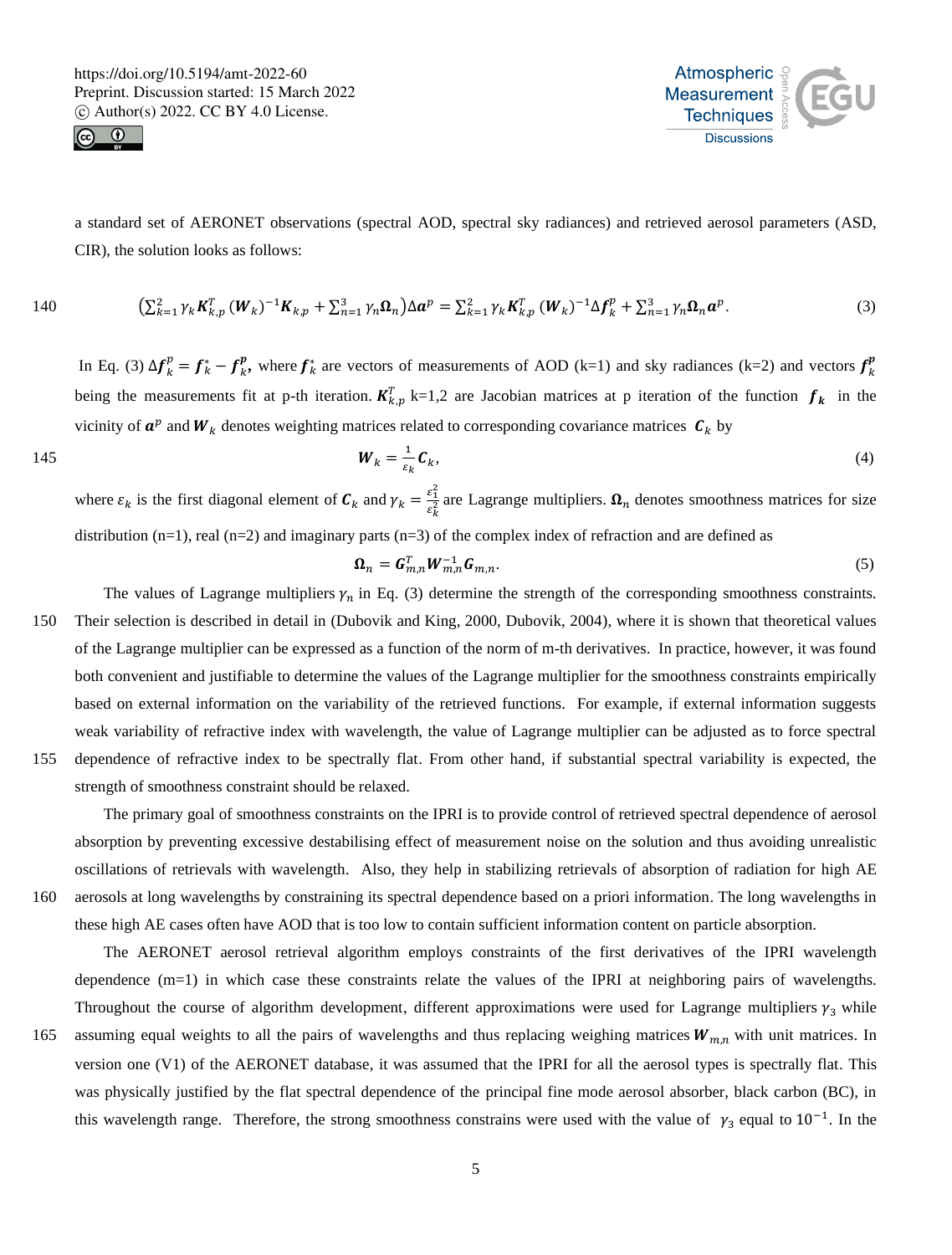



AERONET version two and three (V2 and V3) it was realized that such strong smoothness constraints suppress the natural 170 spectral variability of absorption of dust aerosols (low AE), especially for the short wavelength visible (440 nm), but still assumed flat spectral independence of the IPRI for fine mode aerosols. The Lagrange parameter  $\gamma_3$  was linearly interpolated by AE (440-870 nm) between "pure" dust (AE=0.001,  $\gamma_3 = 10^{-6}$ ) and "pure" fine mode (AE=2.5,  $\gamma_3 = 10^{-1}$ ).

After incorporating the vector radiative transfer model SORD (Korkin et al., 2017) in the V3 aerosol retrieval algorithm (Sinyuk et al., 2020) it became possible to invert an extended set of wavelengths including in the near UV (380 nm). In this

175 case however, the assumption on spectral independence of the IPRI for fine mode aerosols might not be very realistic for the high AE aerosols containing BrC with strong UV absorption (e. g. Mok et al., 2016). Therefore, the V3 assumption for the IPRI smoothness constraints should be modified by relaxing its strength at short wavelength but keeping larger  $\gamma_3$  value at longer wavelength where measurement signal is low, thus making strength of the smoothness constraints spectrally dependent. This can be accomplished by adjusting the elements of weight matrix in Eq. (5) by using smaller weights for 180 short wavelength pairs and the larger ones for those of longer wavelengths.

In the new assumption of the IPRI smoothness constraints, which we term "relaxed smoothness constraints" (REL), the value of  $\gamma_3$  in Eq. (3) is kept the same as for the "pure" dust in V2 and V3 (  $10^{-6}$  ). The diagonal elements of weighting matrix are equal to one for wavelength pairs, which, for example, in the case of six wavelength input are 380-440, 440-500, 500-675, 675-870 nm. However, for 870-1020 nm pair, the diagonal element of weighting matrix is equal to 10 thus making 185 effective value of  $\gamma_3=10^{-5}$ . The performance of this assumption is tested for different aerosol types in the following sections.

#### **3. Effect of relaxed smoothness constraints for the IPRI on SSA retrievals.**

- 190 In this section, the effect of incorporating the relaxed smoothness constraint in the AERONET aerosol retrieval algorithm on SSA retrievals is analysed for different aerosol types: brown and black carbon containing aerosols, desert dust, and urban industrial aerosols.
	- 3.1 Brown and black carbon containing aerosols.
- 195 The light absorbing aerosols that are produced from combustion (e. g. from biomass burning and fossil fuels) are typically classified as black carbon or brown carbon (e. g. Adler et al., 2019, Bond et al, 2006). BC absorbs radiation across the entire UV- near infrared spectrum exhibiting little to no spectral selectivity (the IPRI is spectrally flat). BrC possess a strong wavelength dependent absorption that peaks in the UV spectral region and declines though the visible part of the spectrum. (e. g. Kirchstetter and Thatcher, 2012).
- 200 Figure 1 shows two examples of SSA retrieved from six spectral channel measurements at 380, 440, 500, 675, 870 and 1020 nm taken at AERONET sites where BrC containing aerosols from biomass burning were present during the time of observations: Rexburg, Idaho, USA on August 6, 2017 (Fig. 1a) and Rimrock, Idaho, USA August 23, 2018 (Fig. 1b). The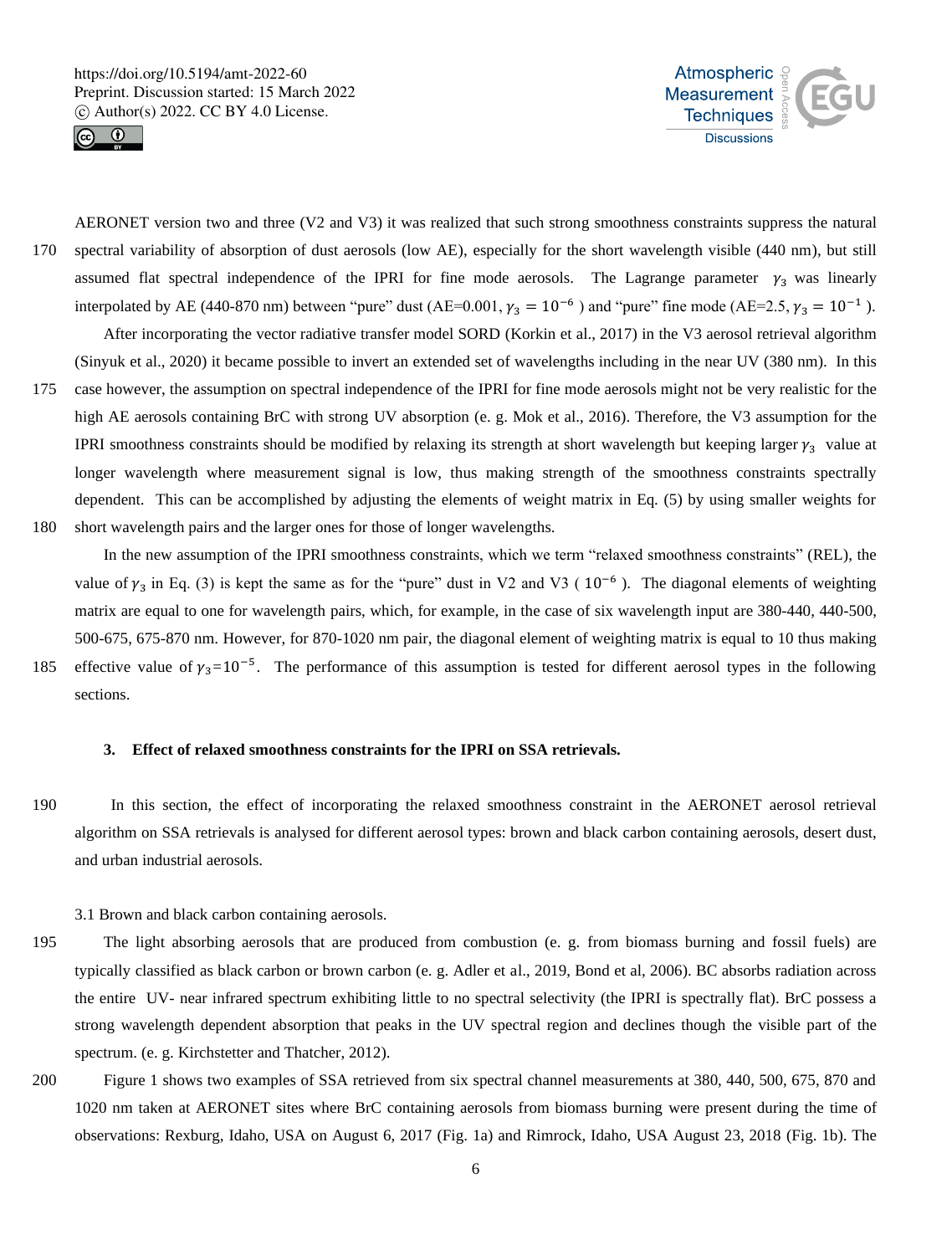



205 high for both of these cases (Rimrock: 1.65 at 440 nm and 0.35 1020 nm; Rexburg: 1.32 at 440 nm and 0.27 at 1020 nm) thereby providing large aerosol signal at most wavelengths thus enabling very accurate retrievals of absorption information (Sinyuk et al, 2020). Sky radiances at 440 to 1020 nm for these measurements were calibrated using an integrating sphere (e. g. Holben et al., 1998) while the vicarious method (e. g. Li et al., 2008) was used for calibration at 380 nm since the sphere does not provide high enough radiance output in the UV. Figure 1 displays two types of SSA retrievals: first, depicted as

AE was high for both of these cases, AE (440-870 nm)=1.74 for the Rexburg case and AE= 1.79 for the Rimrock retrieval case thereby imposing strong constraints on spectral IPRI in the V3 or STD retrievals. It is noted that the AOD was very

- 210 STD, was obtained by inversion using the V3 assumption on the IPRI smoothness constraints, the second, depicted as REL, is the result of inversion employing the new assumption on spectral IPRI while all other aspects remain the same. Two major features are displayed in Fig.1: a significant decrease in SSA retrieved using REL at the shortest wavelengths (380 and 440 nm) and a reduction in corresponding residual error values at these channels. The residual is the root mean square difference between the measured sky radiances and those computed based on the retrieved aerosol parameters. For, example, the
- 215 reduction in SSA in the Rexburg case is ~ 0.033 and ~0.013 at 380 and 440 nm respectively while at longer wavelengths, the difference in SSA retrieved using REL and STD assumptions is less than 0.01. The spectral dependence of SSA retrieved using REL assumption is qualitatively consistent with that of BrC absorption. The absolute reduction (difference between the STD and the REL residual errors) in residual values in the Rexburg case is  $\sim$  17% and  $\sim$  5% at 380 and 440 nm respectively implying more accurate SSA retrievals obtained using REL assumption. The retrieved spectral dependence of SSA and
- 220 residuals in the Rimrock case exhibit similar behavior:  $\sim 0.04$  and  $\sim 0.012$  decrease in SSA at 380 and 440 nm respectively with correspondent reductions in spectral residuals of  $\sim 11.1\%$  and  $\sim 2.55\%$ . Figure 1 shows that in both cases the SSA absolute differences at 675 nm are comparable to that at 440 nm, which only partly can be explained by BrC absorption due to its decrease with wavelength. Another possible reason for that is the larger uncertainty at 675 nm than at other wavelengths in extra-terrestrial solar spectrum as discussed in (Sinyuk et al., 2020).
- 225 Figure 2 shows SSA retrieved at the Mongu Inn AERONET site in Zambia for cases with two different values of AOD measured at 440 nm: 0.49 (Fig. 2a) and 0.89 (Fig. 2b). The AE is high for both of these cases (1.85 and 1.97 respectively) therefore resulting in strong constraints in the spectral IPRI in the STD retrievals. The light absorption by aerosol at this site is dominated by BC due to savanna burning with significant flaming phase combustion production of BC (Ward et al., 1996), therefore inversions using STD and REL assumptions should result in similar retrievals, assuming BC dominates over BrC
- 230 absorption. This is indeed the case as can be seen from Figure 2. For the lower AOD case, the SSA and residual values corresponding to both STD and REL assumptions are very close with SSA absolute difference below 0.0033 and that of residual less than 0.14%. For the higher AOD case, the spectral dependencies show similar behaviour except for 380 nm, where the difference in SSA and residual values is  $\sim 0.017$  and 3.6% respectively. This increase in aerosol absorption at 380 nm can be explained by the presence of BrC in addition to BC in aerosol composition for this biomass burning event. Indeed
- 235 Kirchstetter et al. (2004) measured a significant BrC absorption signature in biomass burning smoke from savanna burning in southern Africa.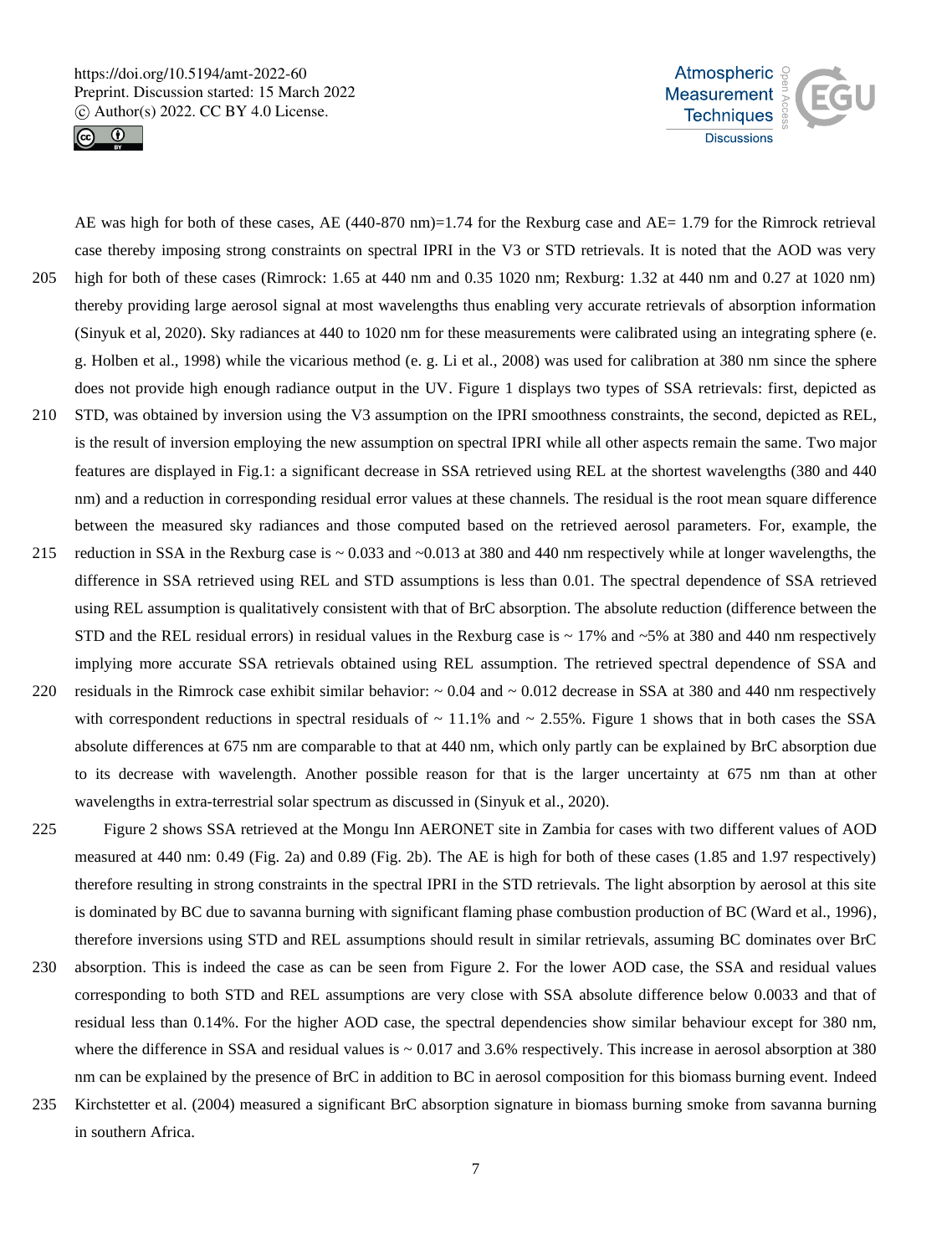



The above example illustrates that for biomass burning aerosols dominated by BC, the BrC also may be present in aerosol composition with its relative concentration possibly increasing with AOD magnitude. To check this assumption, statistics of retrieved SSA and spectral residuals at the Mongu Inn site were generated by averaging them over narrow AOD 240 bins. Figure 3 shows averaged SSA and spectral residual values for two bins in AOD:  $0.4 - 0.43$  (Fig. 3a) and 1.0-1.4 (Fig. 3b). As can be seen, for the lower AOD bin, the average SSA retrieved with the REL assumption does not show any indication of BrC carbon presence and is very close to that of STD retrieval with maximum difference of  $\sim 0.009$  at 675 nm. This difference, as before, can be attributed in part to larger uncertainty in solar spectrum at this wavelength. Spectral residual errors are very close for both types of inversion with the difference under 1%. Figure 3b, on the other hand, shows a 245 slight increase in aerosol absorption at 380 nm as retrieved by inversion using the REL assumption with differences of ~0.006 and ~ 1.2% for SSA and residual respectively. The same type of statistics was generated for the Rimrock site and are shown on Figure 4. It shows averaged SSA and spectral residual values for two AOD bins: 0.5-0.53 (Fig, 4a) and 1.0-1.4 (Fig. 4b). A higher AOD magnitude bin for lower AOD for this site was selected because statistics for the 0.4-0.43 bin was not representative due to small sample size. Figure 4 shows that biomass burning at Rimrock shows strong BrC absorption at 250 shorter wavelengths for AOD magnitude higher than 0.5 while, according to Figure 3b, for Mongu Inn BrC absorption at 380 nm is noticeable only for AOD magnitude higher than one ( an analysis for the 0.5-0.53 AOD bin for Mongu did not show any increase in 380 nm absorption). The magnitude of BrC absorption and its's strength relative to BC absorption (from midvisible to UV) varies significantly for biomass burning aerosols potentially dependent on several factors including fuel types and moisture content, relative strengths of the phase of combustion (flaming versus smoldering), fire intensity, and ageing 255 processes of the aerosols (Lewis et al., 2008; Di Lorenzo et al., 2017; Wong et al., 2019).

3.2 Desert dust aerosols.

For desert dust aerosols REL and STD retrievals of SSA are expected to be similar due to similarity between REL and V3 (or STD) assumptions and very weak constraints on spectral IPRI for low AE in both. Figure 5 shows SSA, and spectral 260 residual values retrieved at the Mezaira, UAE AERONET site for two individual cases with of AOD: 0.44 (Fig. 5a) and 1.45 (Fig. 5b). The AE(440-870) was 0.24 for the case shown in Fig 5a and 0.20 for the case in Fig. 5b, therefore both are coarse mode dust dominated cases. As expected, SSA retrieved using REL and STD assumptions are very similar with differences below 0.002 and 0.004 for AOD 0.44 and 1.45 respectively. The difference between spectral residuals is within half a percent. The decrease in SSA at the shorter visible and UV wavelengths is primarily due to absorption from iron oxide 265 content in mineral dust (Di Biagio et al., 2019). The similarity between SSA retrieved using REL and STD assumptions also holds for SSA averaged over AOD bins. Figure 6 shows averaged SSA and spectral residuals for two AOD bins 0.4-0.43 (Fig. 6a) and 1.0-1.4 (Fig. 6b). The SSA differences are below 0.0006 and 0.0015, therefore insignificant, for lower and higher AOD respectively with the differences in spectral residual values within 0.5 percent.

270 3.3 Urban industrial aerosols.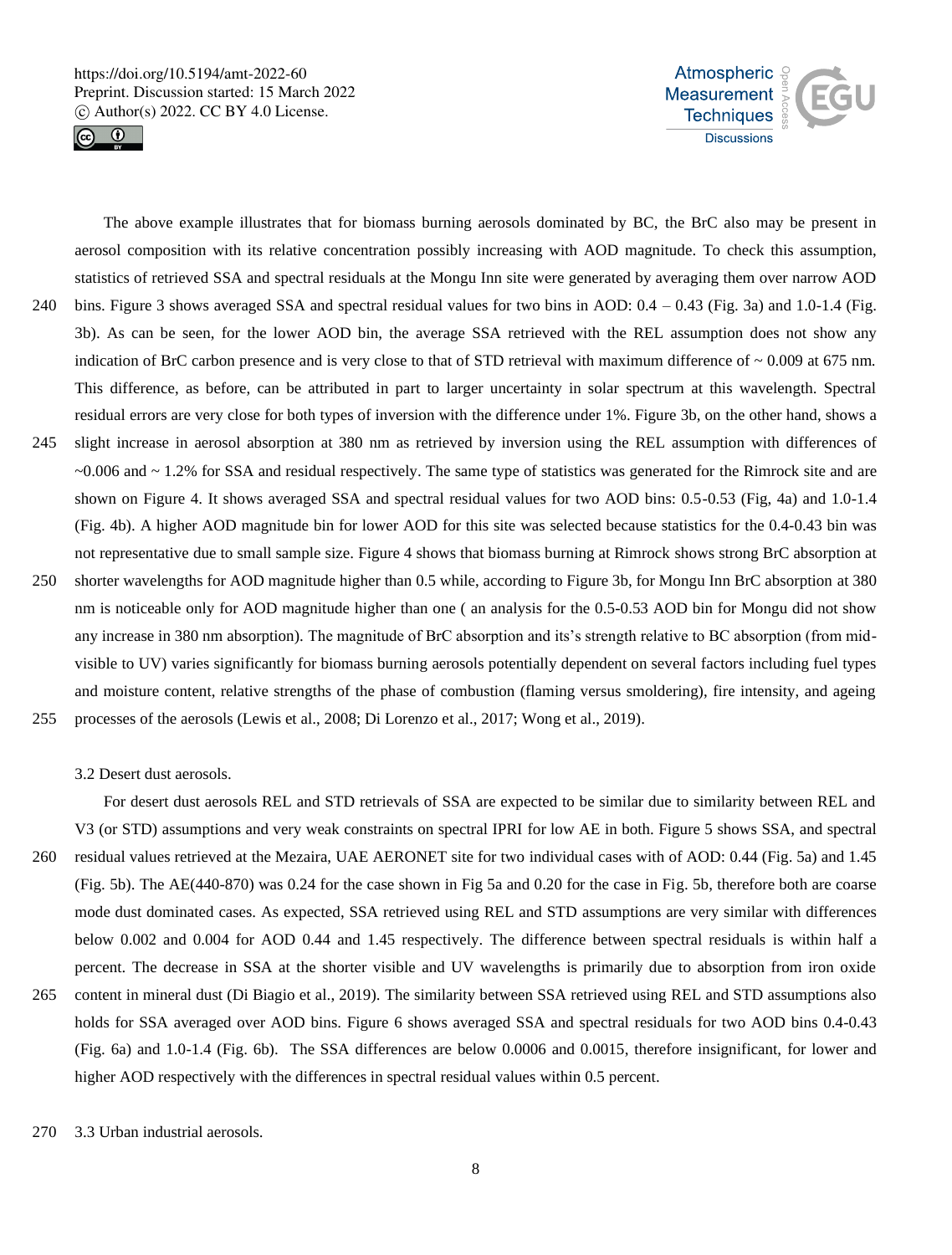



Urban industrial aerosols are defined as aerosol originating primarily from fossil fuel combustion in populated industrial regions (Eck et al., 1999). For this analysis the GSFC, Maryland, USA AERONET site located near to Washington DC, was selected. Note that this site has relatively high SSA when compared to other urban industrial sites (Dubovik et al. 2002; Giles et al., 2012), due to relatively low BC content. Figure 7 shows two cases of spectral SSA retrievals corresponding to two 275 different values of 440 nm AOD: 0.33 (Fig. 7a) and 0.49 (Fig. 7b). The AE(440-870 nm) for the case in 7a was 1.74 and for 7b was 1.63, therefore these high AE values resulted in strong constraint on IPRI being applied in the V3 or STD assumption. The AOD cases with lower magnitudes were selected for this site due to the lower average 440 nm AOD level at GSFC (0.186) as compared to the considered AERONET sites (e. g. 0.427 for Mongu Inn and 0.36 for Mezaira). In addition, according to Sinyuk et al., 2020, average SSA uncertainties at 440 nm estimated at GSFC for AOD (440)=  $0.3$  is  $\sim 0.03$ 280 which is similar to the AERONET threshold of AOD(440)=0.4 with SSA(440) uncertainty of 0.03 for Level 2. Figure 7 shows that employing the REL smoothness constraint assumption for IPRI reduces the values of spectral residuals in both AOD cases implying that the STD constraint was restricting spectral variability of the IPRI (SSA) for this aerosol type. The absolute SSA differences at the four standard AERONET sky radiance measurement channels, 440, 675, 870 and 1020 nm, for the first case are 0.0045, 0.0074, 0.0163, and 0.021 respectively, which is within average uncertainties estimated in 285 (Sinyuk et al., 2020) for this site at AOD 0.3 using STD assumption: 0.028, 0.034, 0.043, and 0.048. For the higher AOD case the SSA differences are smaller than that for lower AOD and within the average uncertainties of (Sinyuk et al., 2020) (in parentheses) estimated at AOD 0.5: 0.0074 (0.019), 0.0162 (0.023), 0.0154 (0.029), 0.0135 (0.033). The SSA differences at 380 nm are slightly larger than those at 440 nm: 0.0052 and 0.013 for Figure 7a and Figure 7b respectively. The SSA difference at 500 nm is in between of those at 440 and 675 nm.

- 290 Figure 8 shows spectral dependencies of retrieved SSA at the GSFC site averaged over narrow AOD bins: 0.3-0.33 (Fig. 8a) and 0.5-0.53 (Fig 8 b). As in the example cases analysed before, one can see a reduction in spectral residuals for the REL assumption and similar spectral behaviour of retrieved SSA. Also, both Figures 7 and 8 demonstrate similar features in spectral behaviour of SSA retrieved using the REL assumption, one of which is a slight drop in SSA values at 500 nm. The relative magnitude of this drop depends on SSA value at 675 nm which was largely suppressed by the STD assumption
- 295 (larger residual value at 675 nm) while at 500 nm both STD and REL residuals are lower than at neighbouring 675 nm and similar to each other. One of the possible reasons for this non-smooth spectral behaviour of retrieved SSA can be explained by spectrally non-uniform (in both magnitude and sign) sky radiance calibration coefficients which will have stronger effect on retrievals for weaker smoothness constraints. Figure 9 shows results of Figure 7a computed with SSA retrieved by inverting sky radiances which were vicariously calibrated using the technique of (Li et al., 2008). In this vicarious method
- 300 the FOV at 870 nm was computed from sphere radiance calibration along with the highly accurate sun calibration plus extraterrestrial solar irradiance, and then subsequently utilized to determine sky radiance calibration for all other wavelengths by assuming a constant FOV for all wavelengths. Implemented in such a way, the vicarious calibration approach can potentially eliminate spectral non-uniformity of calibration as well as also eliminate dependence on solar spectrum at wavelengths other than 870 nm. Figure 9 shows that inverting vicariously calibrated sky radiances produced smoother spectral dependence of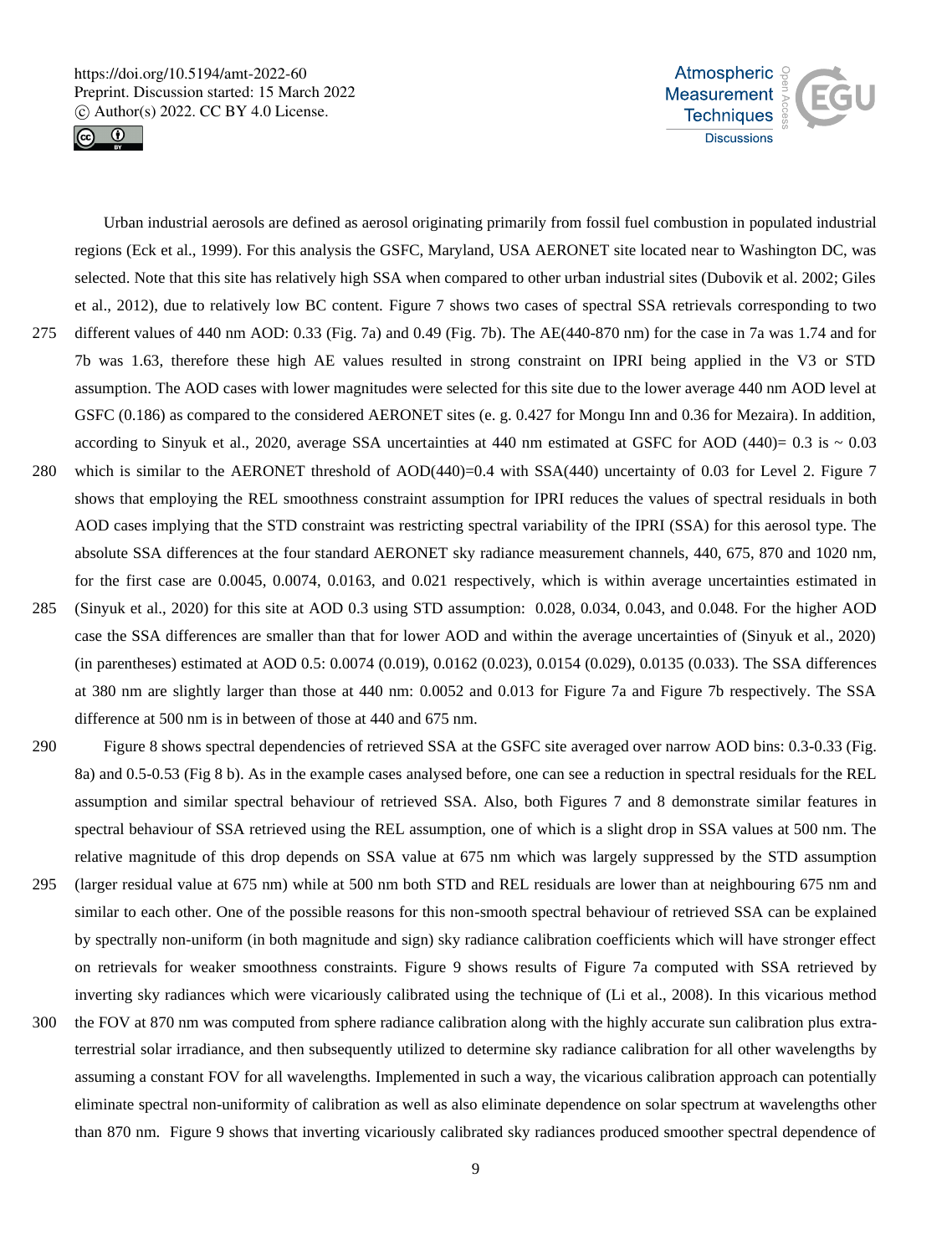



305 SSA eliminating the slight decrease of SSA at 500 nm. Notably, all of the SSA plots for the GSFC site (Figs 7, 8 & 9) show a marked difference in spectral slope from less than 675 nm to greater than 675 nm. This is likely a result of BrC absorption in the shorter wavelengths from the organic carbon aerosol component present in emissions from fossil fuel combustion.

## **4. Comparison of aerosol parameters retrieved using STD and REL assumptions from four channel inversion.**

310

The comparison of retrievals obtained using REL vs STD assumptions on the IPRI smoothness constraints are presented for the Rexburg, Mongu, Mezaira and GSFC AERONET sites, and results are summarized in Tables 1 through 3. For parameters characterizing aerosol absorption, SSA comparisons are presented instead of IPRI due to its widespread use in climate research. In a manner similar to (Sinyuk et al, 2020), for SSA and the real part of refractive index (RPRI), this 315 analysis is done for three bins in 440 nm AOD which provides comprehensive comparisons by considering different levels of sensitivity to adjustment in the IPRI smoothness constraints. For ASD parameters, two bins in 440 nm AOD are used due to much higher stability and the small uncertainty of aerosol size distribution retrievals. All the Tables display mean values of the difference between STD and REL aerosol retrievals.

- For Rexburg, the largest difference in SSA retrievals, shown in Table1, is at 440 nm with no clear dependence on the 320 level of AOD at 440 nm. The average difference (over AOD levels) of  $-0.0167$  constitutes  $\sim$  50 % of the SSA uncertainty at 440 nm estimated in Sinyuk et al., (2020) for biomass burning aerosols (for a different site however, Mongu). The SSA differences decreased as wavelength increased with the value of ~0.01 at 675 nm and the values at 870 and 1020 nm below 0.01 which is consistent with the spectral behaviour of BrC absorption. The differences in the retrieved real part of refractive index are shown in Table 2. Since assumptions on smoothness constraints for RPRI were not modified, the observed
- 325 differences are small, significantly smaller than variability in PRRI retrievals. Table 3 shows that retrieved ASD parameters for fine mode are practically the same for STD and REL inversions while the differences for volume median radius (VMR) for coarse mode are  $0.014 \mu m$  and  $0.01 \mu m$  for 440 nm AOD smaller and larger than 0.2 respectively. These differences in VMR for coarse mode are not significant considering a rather small coarse mode optical contribution for these fine mode dominated total AOD, plus the large size of these coarse mode particles (VMR typically >3 micron).
- 330 For Mongu, the differences in SSA are very small (Table 1) as expected due to weak spectral dependence of the IPRI for BC dominated aerosols, and this is the assumption applied in the STD retrievals. SSA differences at 440 nm: smaller than 0.0001 for first two 440 nm AOD bins. At the same time, the difference for 440 nm AOD greater than 0.6 is larger with the value of ~0.003 which may be indicative of BrC presence for this larger aerosol loading. Tables 2 and 3 show the mean difference in RPRI and ASD parameters respectively. As in the Rexburg case, the difference in RPRI retrievals is very small:
- 335 0.01 and lower. The retrieved ASD parameters are also in very close agreement for STD and REL retrievals for both fine and coarse modes.

For Mezaira (UAE), the results of the REL-STD comparison are shown in Tables 1, 2 and 3. Due to similarity of REL and STD smoothness constraint assumptions for coarse mode aerosols, all three Tables show very small and insignificant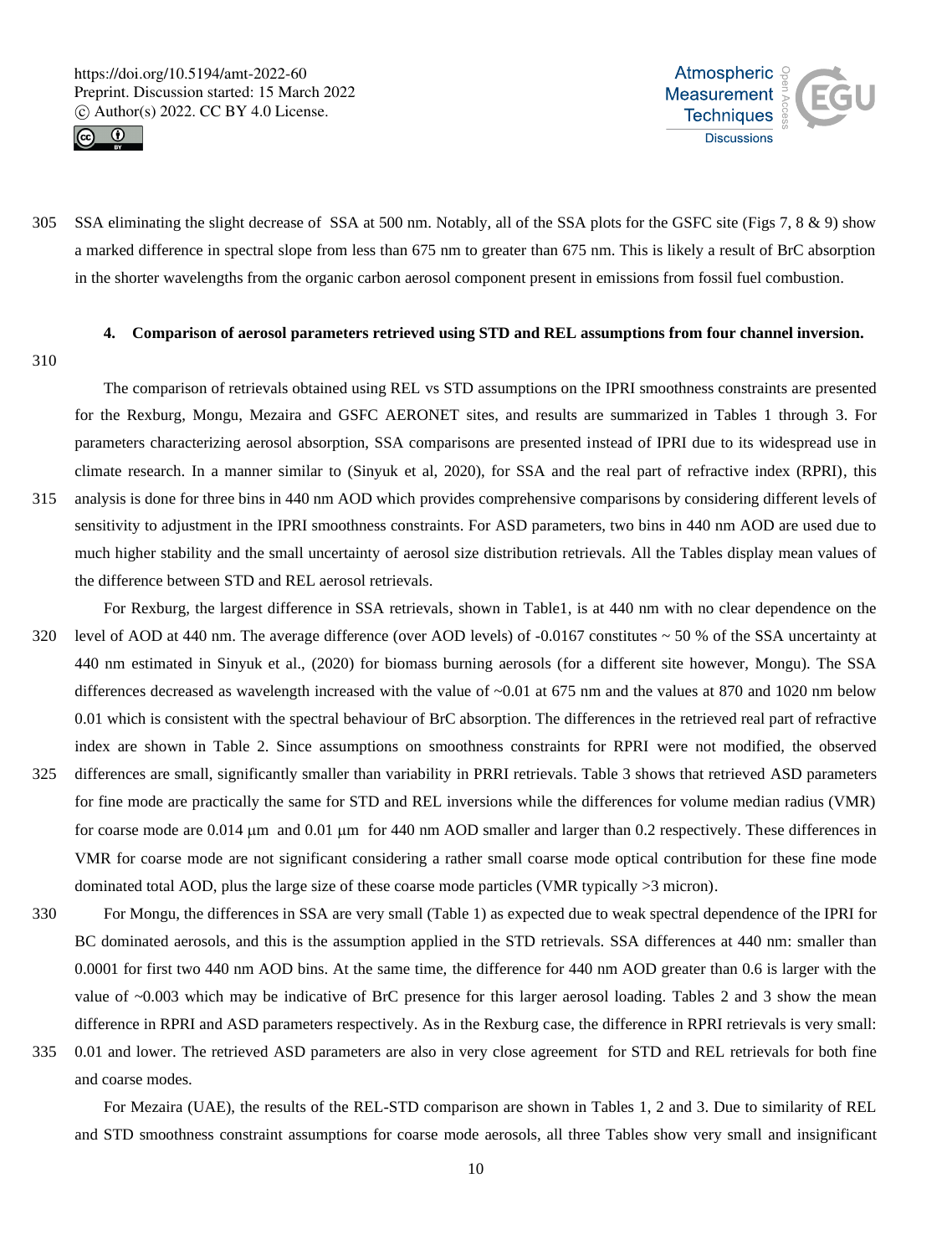



differences in the retrieved aerosol parameters. Table 1 shows that difference in SSA retrievals is smaller than 0.0001 except 340 at 675 nm where the difference in smaller than 0.002. The differences in RPRI retrievals are below 0.005 for all the wavelengths AOD levels. The difference in retrieved ASD parameters is also small with the largest difference  $(0.02 \mu m)$  in coarse VMR for AOD greater than 0.2, which is significantly smaller that standard deviation of retrievals for this parameter for this site  $(0.36 \mu m)$ .

- Table 1 shows the differences in SSA retrievals for the GSFC AERONET site. The main feature as is displayed in Table 345 1 is the increase of differences with increasing AOD level at all wavelengths. If the increase is defined as the difference between average SSA values corresponding to third  $(>0.6)$  and second  $(0.4-0.6)$  AOD bins, the values are the following: 0.008, 0.005, 0.007 and 0.011 for 440, 675, 870 and 1020 nm respectively. This increase in REL-STD differences at higher AOD can be explained by stronger smoothing of the spectral dependence of IPRI by the STD constraints for larger AOD. This is illustrated by the different degree of reduction in spectral residual errors for different AOD values at 440 nm. For
- 350 example, Figure 7 shows that reductions in spectral residuals at 380 nm are 0.68 and 2.07% for AOD=0.33 and 0.49 respectively illustrating stronger suppression of spectral dependence of IPRI at higher AOD. Also, like in the case studies, the 675 comparison exhibits the largest difference which can be at least partially explained by the largest uncertainty in extra-terrestrial solar flux at this wavelength (Sinyuk et al., 2020) as well as possibly by spectrally non-uniform uncertainty in sky radiance calibration coefficients. Table 2 shows comparison of RPRI retrievals. The agreement between STD and
- 355 REL retrievals is very good with mean difference below 0.003. Table 3 also demonstrates a very good agreement in retrieved ASD parameters for this site, similar to all other sites examined .

## **5. Comparison of SSA retrieved using STD and REL assumptions to in situ measurements.**

- 360 In this section SSA retrieved from AERONET observations are compared to SSA determined from in situ measurements collected during the DRAGON-MD (Distributed Regional Aerosol Gridded Observational Network-Maryland) experiment in 2011 (Holben et al., 2018). The SSA values are derived from in situ measurements made during aircraft vertical profiles of scattering and absorption coefficients at 550 nm using techniques described in more detail in Schafer et al., (2014). The analysis of Schafer et al., (2014) had shown that SSA retrieved by AERONET (interpolated to 550 nm) were on average 365 0.011 lower than the values derived from in situ profiles. In this section we compare SSA derived from AERONET observations using both the STD and REL assumptions on the IPRI smoothness constraints to SSA determined from in situ measurements. The comparison is done for several temporary AERONET sites which were set up during the DRAGON 2011 campaign in Maryland, USA: Aldino, Beltsville, Essex, and Fair Hill sites. The type of aerosols that dominated the selected sites are similar to that at GSFC and can also be defined as urban industrial. All the comparisons are made for 440
- 370 nm AOD larger than 0.3 due to higher sensitivity to aerosol absorption for this aerosol type (Sinyuk et al., 2020). Figure 10 shows comparisons of SSA retrieved at the Aldino site for three levels of 440 nm AOD: 0.352, 0.543, and 0.7. All three cases show that the values of SSA retrieved by the V3 inversion code employing STD assumption on the IPRI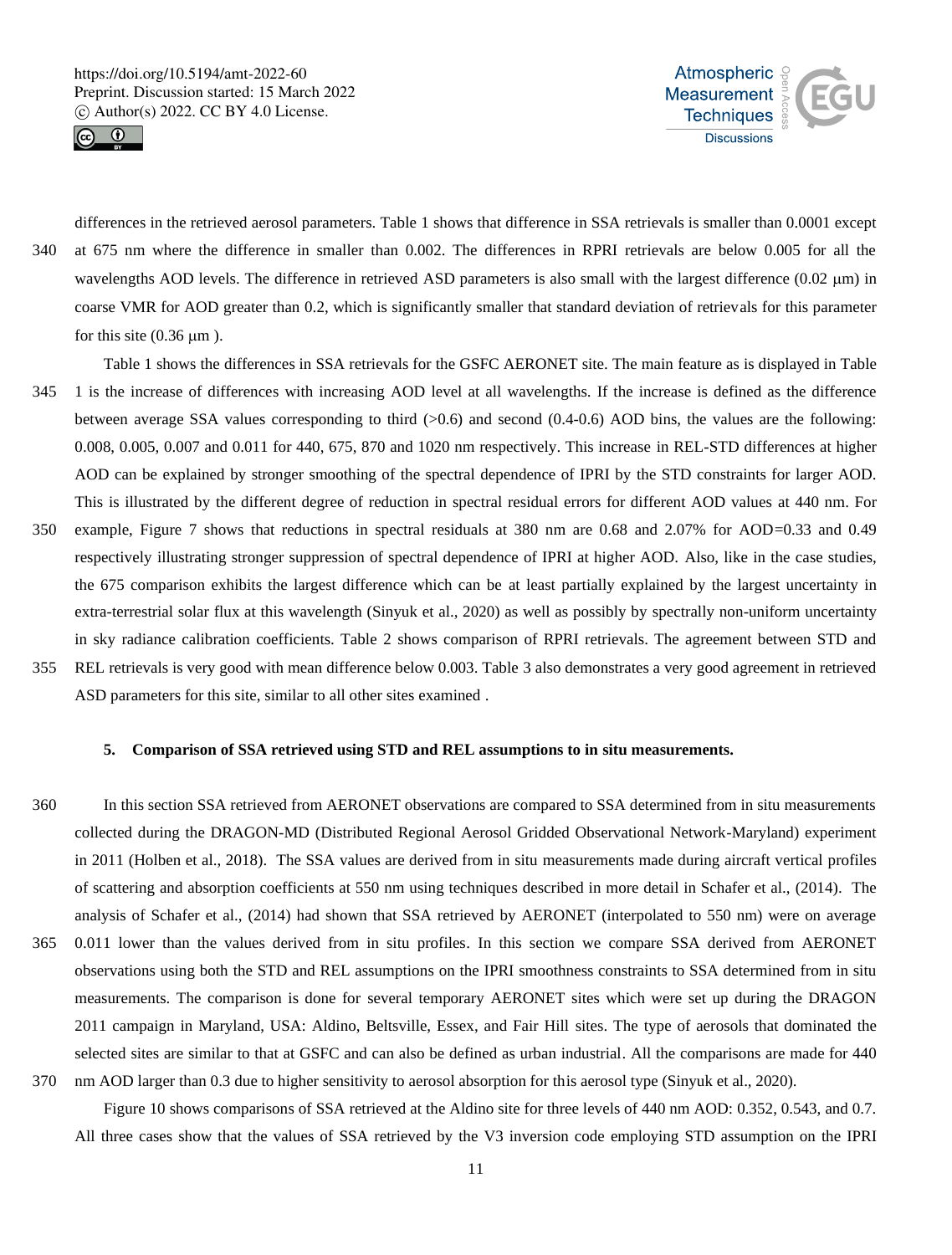



smoothness constraints are lower than SSA derived from in situ measurements, which is consistent with the conclusion of Schafer et al., (2014). On the other hand, the SSA values retrieved from the inversion code employing the REL constraint 375 assumption are closer to in situ measured SSA. For the lowest 440 nm AOD value, Figure 10 a, the differences between in situ SSA and those retrieved using STD and REL (in parentheses) assumptions are 0.0158 (0.0024). For intermediate, Figure 10 b, and the largest, Figure 10 c, 440 nm AOD the corresponding deviations are: 0.0035 (-0.0027) and 0.011 (-0.001).

Figure 11 shows SSA comparisons for three AERONET sites: Beltsville (440 nm AOD=0.322), Essex (440 nm AOD =0.414, and Fair Hill (440 nm AOD=0.795). As in the Aldino cases, the SSA retrieved from inversions using REL 380 assumptions on IPRI smoothness constraints are closer to SSA derived from in situ measurements than those retrieved by the V3(STD assumption) inversion code: 0.0166 (0.004) for Beltsville, 0.032 (0.018) for Essex, and 0.009 (0.0008) for Fair Hill.

The above examples demonstrate that the bias in SSA comparison reported in (Schafer et al., 2014), may be due at least in part to the strong IPRI smoothness constraints which restricted spectral variability of IPRI for this urban industrial aerosol 385 type. Therefore, it is expected that analysis based on SSA retrievals from inversions employing the REL assumption on the IPRI smoothness constraints will results in smaller bias. However, it must be considered that these differences are well within the uncertainty error bars of both the in situ measured SSA and the AERONET retrieved SSA (regardless of the constraint type on the IPRI). Therefore the 'improvement' in agreement when applying the REL constraint on the IPRI may

390

#### **6. Summary and conclusions.**

not have much significance.

A modification of the assumption on the smoothness constraints of the spectral variation of IPRI employed by V3 of the 395 AERONET aerosol retrieval algorithm is presented and discussed. This modification is termed relaxed due to the weaker strength of this new smoothness constraint. It prevents over smoothing of the spectral dependence of the IPRI for different aerosol types including high AE aerosols (fine mode dominated) containing BrC. The modification employs spectrally dependent smoothness constraints which are implemented by assigning different weights to different pairs of wavelengths. The weight  $10^{-6}$  is assigned to shorter wavelengths, while weight  $10^{-5}$  is assigned to the 870 – 1020 nm pair. This larger 400 weight provides stronger constraint for longer wavelengths where sensitivity to aerosol absorption is limited for high AE aerosols due to low AOD.

The effect of these REL smoothness constraints on retrievals of SSA was analysed for different aerosol types: BrC and BC containing aerosols, mineral dust, and urban industrial aerosols. Analyses have shown that the modification of the IPRI smoothness constraints mainly affect SSA retrieved for BrC containing biomass burning aerosols resulting in reduction of

405 both SSA and spectral residuals at shorter wavelengths (mid-visible to the UV). For example, for SSA retrieved for specific cases at the Rexburg and Rimrock AERONET sites(in Idaho) for biomass burning aerosol, the reduction in SSA and residual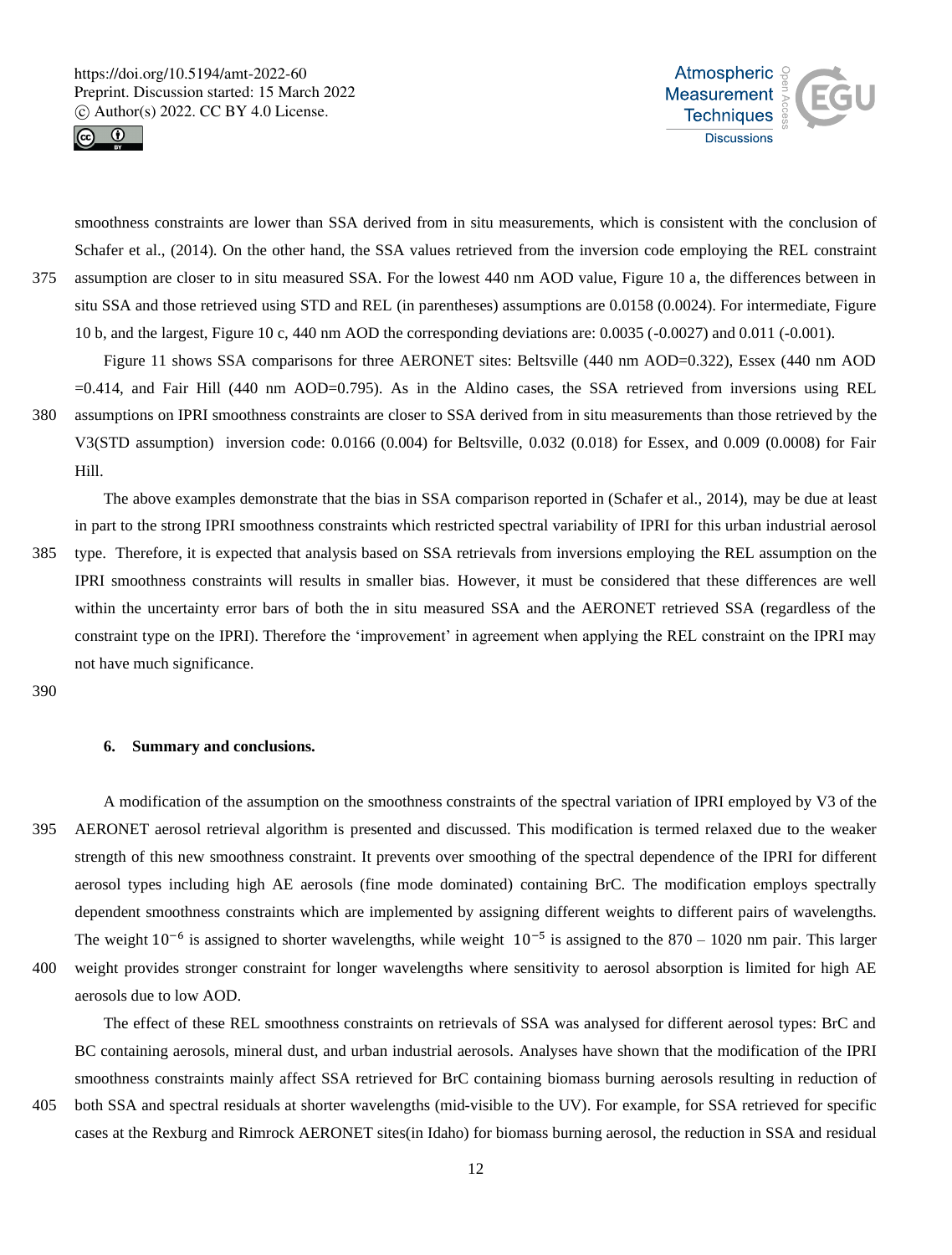



at 380 nm are 0.033 and  $\sim$ 17% and 0.04,  $\sim$ 11.1% respectively. The reduction in sky radiance residual for these cases implies more accurate SSA retrievals with the new REL assumption since the computed sky radiances closely match the measured values. For mineral dust and BC dominated aerosols the effect of modified assumptions on IPRI smoothness constraints is 410 very small except for high AOD cases for BC dominated aerosols which show a slight increase in absorption at 380 nm. This can be explained by an increase of BrC in aerosol composition for high AOD biomass burning events dominated by BC as the primary aerosol absorber (Mongu, Zambia). The REL assumption on the IPRI smoothness constraints results in changes of SSA and spectral residual for urban industrial aerosols, especially reduced SSA at the longest wavelengths. For example,

415 For urban industrial aerosols at GSFC, retrieved SSA exhibited non smooth spectral behaviour in the vicinity of 500 nm. It was assumed that this behaviour can be explained, in part, by the spectral non-uniformity (in both magnitude and sign) of sky radiance calibration coefficients and spectral variation in uncertainty of the assumed extra-terrestrial irradiance. To check this assumption, SSA spectral dependence was retrieved by inverting vicariously calibrated sky radiances. Vicarious calibration employs field of view determined empirically by matching vicarious and sphere calibrated radiances at 870 nm

the reduction in retrieved SSA is  $\sim 0.016$  and  $\sim 0.02$  at 875 and 1020 nm respectively for 440 nm AOD  $\sim 0.3$  at GSFC.

420 spectral channel. Designed in such a way, it minimizes spectral non-uniformity of calibration as well as dependence on solar spectrum at wavelengths other than 870 nm. Inversion of the vicariously calibrated sky radiances produced smoother spectral dependence of SSA without an anomaly at 500 nm.

The average differences between aerosol parameters retrieved using STD and REL assumptions are presented and analyzed for four AERONET sites: Rexburg, Mongu, Mezaira, and GSFC. The analysis confirmed the results of the case 425 study analysis for SSA: the largest difference is observed for BrC containing biomass burning aerosols (Rexburg) and urban industrial aerosols (GSFC). The average differences for SSA retrieved at these sites are within U27 uncertainties estimated in (Sinyuk et al., 2020). For mineral dust (Mezira) and BC containing aerosols (Mongu) the average SSA differences are small due to similarity in STD and REL assumptions for dust cases and due to similarity in BC spectral variation of IPRI to the STD assumption for the high BC content cases. Comparisons of the RPRI and ASD parameters showed very close 430 agreements because assumptions on smoothness constraints for these parameters were not modified.

SSA retrieved from AERONET observations using both STD and REL assumptions were compared to SSA determined from in situ measurements collected from aircraft profiles during the DRAGON-MD experiment. The comparisons were done for four temporary AERONET sites set up during the experiment and showed closer agreement between SSA retrieved using the REL assumption and in situ SSA than between in situ and SSA retrieved using the STD constraint. This can

- 435 possibly be explained by the fact that the STD assumption employed in V3 resulted in over-smoothing of the retrieved IPRI. The implementation of the relaxed smoothness constraints on the imaginary part of the refractive in the next version of the AERONET inversion algorithm will produce significant impacts at some sites with changes up to  $\pm 0.033$  and  $\pm 0.013$  in short wavelength channels (380nm and 440nm) for some biomass burning smoke cases with significant BrC content and possibly up to ±0.015 in mid-visible channels (500nm and 675nm) to near IR channels (870nm to 1020nm) for some urban
- 440 industrial aerosol types while still mostly within the uncertainty of the AERONET SSA retrievals, depending on AOD level,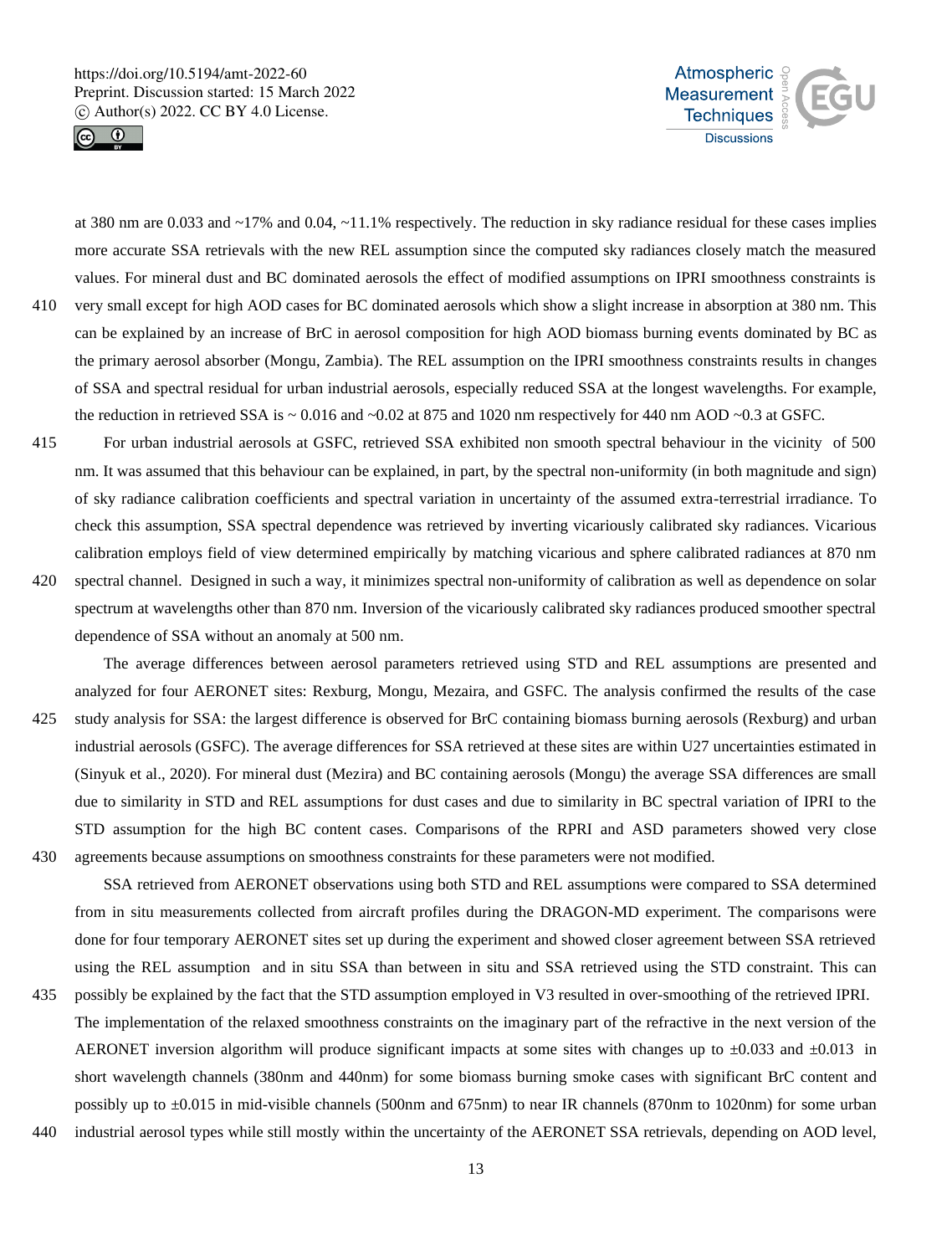



Angstrom Exponent and wavelength. For mineral dust aerosols the impact will be insignificant, while for biomass burning aerosol dominated by BC the changes will be relatively small. The application of this new REL constraint on the spectral variation of the IPRI is being planned for future retrievals in Version 4 of the AERONET database. These retrievals will therefore have increased sensitivity to absorption by BrC in fine mode dominated aerosol than is currently available in the 445 Version 3 database. Additionally, future retrievals with the added wavelengths of 380 and 500 nm will enable more accurate

and robust monitoring of BrC absorption in fine mode aerosols and iron oxides in coarse mode dust aerosols.

Author contributions. The development of relaxed smoothness constraints for AERONET aerosol retrieval algorithm is the result of joint effort of the members of AERONET team (listed as AS, BH, TE, DG, IS, JS, ASm, and MS) as well as 450 researchers from outside the project (OD). Individual contributions can be summarized as follows. AS modified AERONET retrieval code by incorporating relaxed smoothness along with OD who developed the theoretical basis. BH, TE, DG, IS, JS, ASm, and MS contributed to discussions during AERONET team meetings.

Competing interests. The authors declare that they have no conflict of interest.

455

Acknowledgements. The AERONET project at NASA GSFC is supported by the Earth Observing System Project Science Office cal–val, Radiation Sciences Program at NASA headquarters, and various field campaigns. Resources supporting this work were provided by the NASA High-End Computing (HEC) Program through the NASA Center for Climate Simulation (NCCS) at Goddard Space Flight Center.

# 460 **References**

Ahn, C., Torres, O., and Jethva, H.: Assessment of OMI near-UV aerosol optical depth over land, J. Geophys. Res.-Atmos., 119, 2457–2473, https://doi.org/10.1002/2013JD020188, 2014.

Alder, J., Wagner, N., L., Lamb, K. D., Manfred, K., M., Schwarz, J., P., Franchin, A., Middlebrook, A., M., Washenfelder, R., A., Womack, C., C., Yokelson, R., J., and Murphy, D., M.: Evidence in biomass burning smoke aerosol with properties 465 intermediate between brown and black carbon, Aerosol Sci. Technol., 53, 976-989, 2019.

Aster, R. C., Borchers, B., and Thurber, C. H.: Parameter estimation and inverse problems - 2<sup>nd</sup> edition, Elsevier Inc., 2013. Bond, T., C., and Bergstrom, R. W.: Light absorption by carbonaceous particles: An investigative review, Aerosol Sci. Technol., 40, 27-67, 2006.

Bond, T. C., Doherty, S. J., Fahey, D. W., Forster, P., M., Berntsen, T., DeAngelo, B. J., Flanner, M. J., Ghan, S., Karcher,

470 B., Koch, D., Kinne, S., Kondo, Y., Quinn, P. K., Sarofim, M. C., Schulz, M. G., Schulz, M., Venkataraman, C., Zhang, H., Zhang, S., Bellouin, N., Guttikunda, S. K., Hopke, P. K., Jacobson, M. Z., Kaiser, J. W., Klimont, Z., Lohmann, U., Schwartz, J. P., Shindell, D., Storelvmo, T., Warren, S. G., and Zender, C. S.: Bounding the role of black carbon in the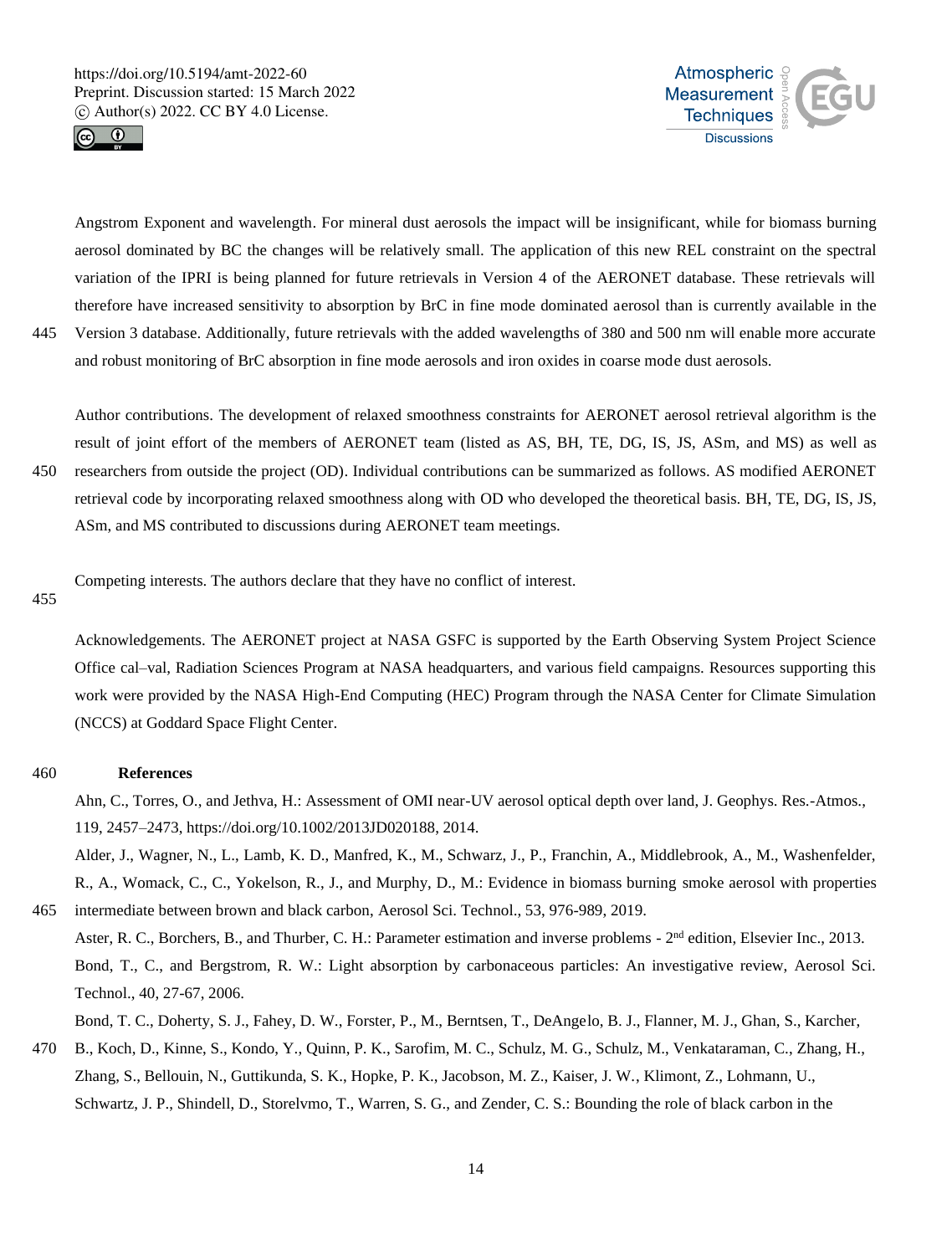



climate system: A scientific assessment, J. Geophys. Res.-Atmos., 118, 5380–5552, https://doi.org/10.1002/jgrd.50171, 2013.

- 475 Choi, M., Kim, J., Lee, J., Kim, M., Park, Y.-J., Holben, B., Eck, T. F., Li, Z., and Song, C. H.: GOCI Yonsei aerosol retrieval version 2 products: an improved algorithm and error analysis with uncertainty estimation from 5-year validation over East Asia, Atmos. Meas. Tech., 11, 385–408, https://doi.org/10.5194/amt-11-385- 2018, 2018. Di Biagio, C., Formenti, P., Balkanski, Y., Caponi, L., Cazaunau, M., Pangui, E., Journet, E., Nowak, S., Andreae, M. O., Kandler, K., Saeed, T., Piketh, S., Seibert, D., Williams, E., and Doussin, J.-F.: Complex refractive indices and single-
- 480 scattering albedo of global dust aerosols in the shortwave spectrum and relationship to size and iron content, Atmos. Chem. Phys., 19, 15503–15531, https://doi.org/10.5194/acp-19-15503-2019, 2019.

Di Lorenzo, R. A., Washenfelder, R. A., Attwood, A. R., Guo, H., Xu, L., Ng, N. L., Weber, R. J., Baumann, K., Edgerton, E., and Young, C. J.: Molecular-Size-Separated Brown Carbon Absorption for Biomass-Burning Aerosol at Multiple Field Sites, Environmental Science & Technology*,* 51, 3128-3137, DOI: 10.1021/acs.est.6b06160, 2017.

- 485 Dubovik, O. V, Lapyonok, T. V., and Oshchepkov, S. L.: Improved technique for data inversion: Optical sizing of multicomponent aerosols, Appl. Opt., 34, 8422-8435, 1995. Dubovik, O., and King, M.: A flexible inversion algorithm for retrieval of aerosol optical properties from Sun and sky radiance measurements, J. Geophys. Res., 105, 20,763-20,696, 2000. Dubovik, O., Holben, B. N, Eck, T. F., Smirnov, A., Kaufman, Y. J., King M. D., Tanre, D., and Slutsker, I.: Variability of
- 490 absorption and optical properties of key aerosol types observed in worldwide locations, J. Atmos. Sci., 59, 590–608, 2002. Dubovik, O.: Optimization of numerical inversion in photopolarimetric remote sensing, in: Photopolarimetry in remote sensing, edited by G. Videen, Yatskiv, Y., and Mishchenko, M., Dordecht, Netherlands: Kluwer Academic Publisher, 65−106, 2004.

Dubovik, O., Herman, M., Holdak, A., Lapyonok, T., Tanre, E., Deuze, J., L., Ducos, F., Sinyuk, A., and Lopatin, A.:

- 495 Statistically optimized inversion algorithm for enhanced retrieval of aerosol properties from spectral multi-angle polarimetric satellite observations, Atmos. Meas. Tech., 4, 975-1018, 2011. Dubovik, O., Fuertes, D., Litvinov, P., Lopatin, A., Lapyonok, T., Dubovik, I., Xu, F., Ducos, F., Chen, C., Torres, B., Derimian, Y., Li, L., Herreras-Giralda, M., Herrera, M., Karol, Y., Matar, C., Schuster, G., Espinosa, R., Puthukkudy, A., Li,
- Z., Fischer, J., Preusker, R., Cuesta, Y., Kreuter, A., Cede, A., Aspetsberger, M., Marth, D., Bindreiter, L., Hangler, A., 500 Lanzinger, V., Holter, C., and Federspiel, C: A comprehensive description of Multi-term LSM for applying multiple a priori constraints in problems of atmospheric remote sensing: GRASP algorithm, concept, and applications, Front. Remote, Sens., 2:706851. doi: 10.3389/frsen.2021.706851, 2021.

Eck, T. F., Holben, B. N., Reid, J. S., Dubovik, O., Smirnov, A., O'Neill N. T., Slutsker, I., and Kinne, S.: Wavelength dependence of the optical depth of biomass burning, urban, and desert dust aerosols, J. Geophys. Res., 104(D24), 31,333–

505 31,349, 1999.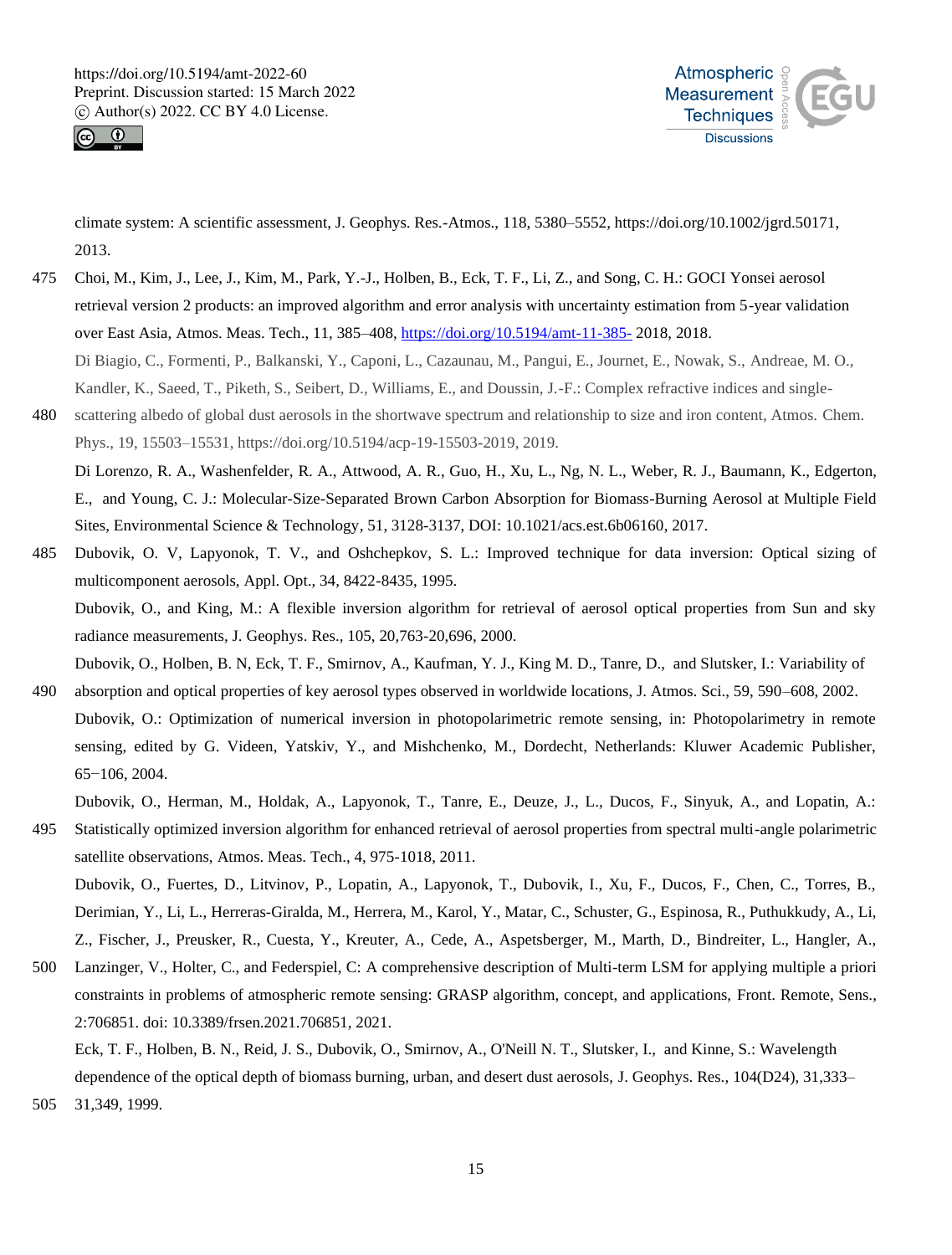

695-697, 2001.



Giles, D. M., Holben, B. N., Eck, T. F., Sinyuk, A., Smirnov, A., Slutsker, I., Dickerson, R. R., Thompson, A. M., and Schsfer, J. S.: . An analysis of AERONET aerosol absorption properties and classifications representative of aerosol source regions. Journal of Geophysical Research, 117, D17203. https://doi.org/10.1029/2012JD018127, 2012. Giles, D. M., Sinyuk, A., Sorokin, M. G., Schafer, J. S., Smirnov, A., Slutsker, I., Eck, T. F., Holben, B. N., Lewis, J. R.,

- 510 Campbell, J. R., Welton, E., J., Korkin, S. V., and Lyapustin, A. I.: Advancement in Aerosol Robotic Network (AERONET) Version 3 database - automated near - real time quality control algorithm with improved cloud screening for Sun photometer
- aerosol optical depth (AOD) measurements, Atmos. Meas. Tech., 12, 169–209, 2019. Holben, B. N., Eck, T. F., Slutsker, I., Tanre, D., Buis, J. P., Setzer A., Vermore, E., Reagan, J. A., Kaufman, Y. J., Nakajima, T., Lavenu, F., Jankowiak, I., and Smirnov, A.: AERONET- a federal instrument network and data archive for ae
- 515 Haywood, J. and Boucher, O., Estimates of the direct and indirect radiative forcing due to tropospheric aerosols: A review, Reviews of Geophysics, Volume: 38, Issue: 4, 513-543, 2000, DOI: 10.1029/1999RG000078 aerosol characterization, Remote Sens. Environ., 66, 1-16, 1998. Holben, B., N., Kim, J., Sano, I., Mukai, S., Eck, T., F., Giles, D., M., Schafer, J., S., Sinyuk, A., Slutsker, I., Smirnov, A., Sorokin, M., Anderson, B., E., Che, H., Z., Choi, M., Crawford, J., H., Ferrare, R., A., Garay, M., J., Jeong, U., Kim, M.,
- 520 Kim, W., Knox, N., Li, Z., Q., Lim, H., S., Liu, Y., Maring, H., Nakata, M., Pickering, K., E., Piketh S., Redemann, J., Reid, J., S., Salinas, S., Seo, S., Tan, F., Y., Tripathi, S., N., Toon, O., B., and Xiao, Q., Y.: An overview of mesoscale processes, comparisons, and validation studies from DRAGON networks, Atmos. Chem. Phys., 18, 655-671, 2018. Holzer-Popp, T., de Leeuw, G., Griesfeller, J., Martynenko, D., Klüser, L., Bevan, S., Davies, W., Ducos, F., Deuz , J. L., Graigner, R. G., Heckel, A., von Hoyningen-Hüne, W., Kolmonen, P., Litvinov, P., North, P., Poulsen, C. A., Ramon, D.,
- 525 Siddans, R., Sogacheva, L., Tanre, D., Thomas, G. E., Vountas, M., Descloitres, J., Griesfeller, J., Kinne, S., Schulz, M., and Pinnock, S.: Aerosol retrieval experiments in the ESA Aerosol\_cci project, Atmos. Meas. Tech., 6, 1919–1957, https://doi.org/10.5194/amt-6-1919-2013, 2013. Jacobson, M. Z.:Strong radiative heating due to the mixing state of black carbon in atmospheric aerosols**,** NATURE, 409, p.
- 530 Jethva, H., Torres, O., and Ahn, C.: Global assessment of OMI aerosol single-scattering albedo using ground-based AERONET inversion, J. Geophys. Res.-Atmos., 119, 9020– 9040, https://doi.org/10.1002/2014JD021672, 2014. Kahn, R. A., Gaitley, B. J., Garay, M. J., Diner, D. J., Eck, T. F., Smirnov, A., and Holben, B. N.: Multiangle Imaging SpectroRadiometer global aerosol product assessment by comparison with the Aerosol Robotic Network, J. Geophys. Res., 115, D23209, https://doi.org/10.1029/2010JD014601, 2010.
- 535 Kirchstetter, T.W., Novakov, T., and Hobbs, P. V.: Evidence that the spectral dependence of light absorption by aerosols is affected by organic carbon, J. Geophys. Res.-Atmos., 109 (D21), 2004. Kirchstetter, T., W., and Thatcher, T., L.: Contribution of organic carbon to wood smoke particulate matter absorption of solar radiation, Atmos. Chem. Phys., 12, 6067-6072, 2012.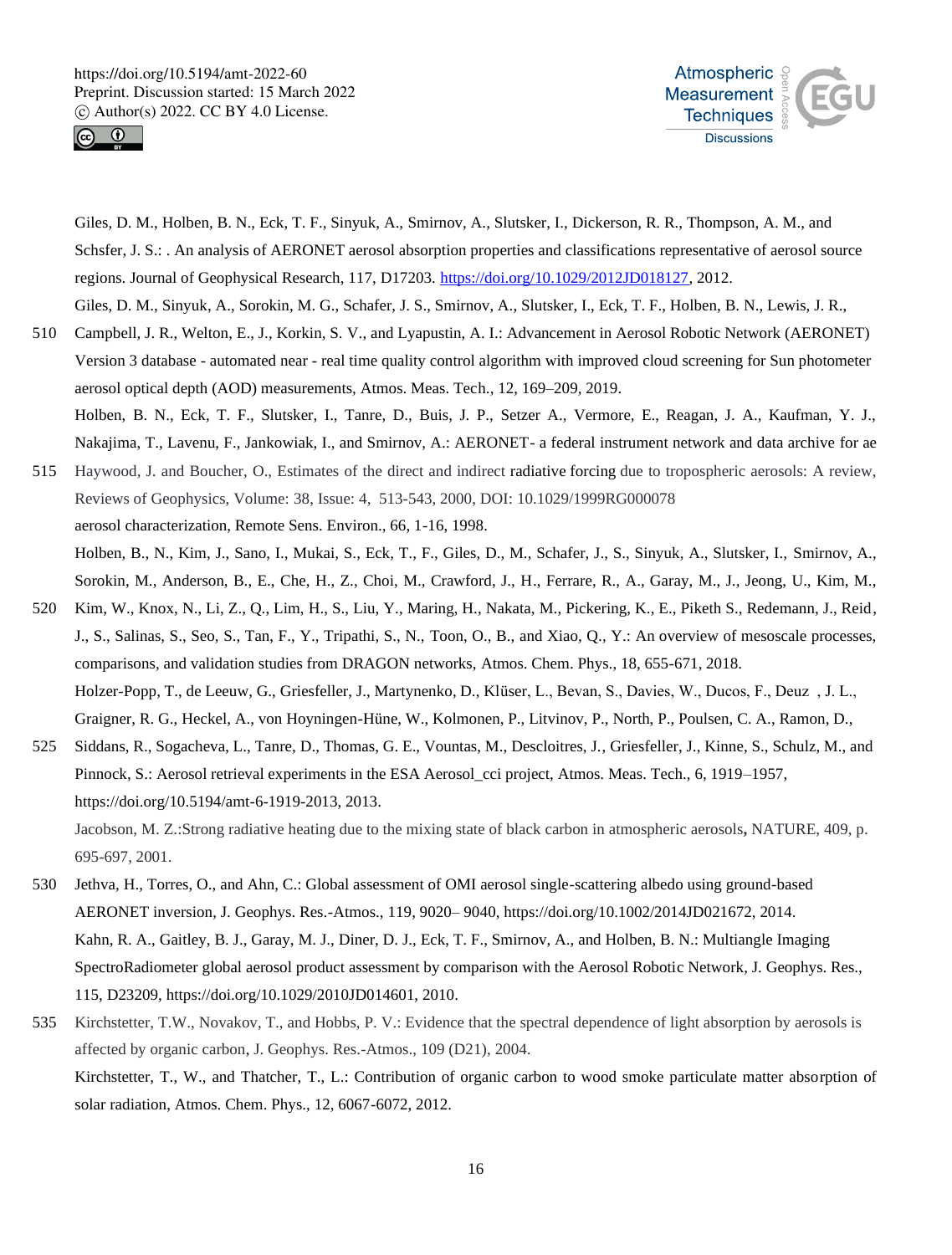



Korkin, S., Lyapustin, A., Sinyuk, A., Holben, B. N., and Kokhanovsky, A.: Vector radiative transfer code SORD: 540 Performance analysis and quick start guide, J. Quant. Spectrosc. Radiat. Transfer., 200, 295-310, 2017.

- Levy, R. C., Mattoo, S., Munchak, L. A., Remer, L. A., Sayer, A.M., Patadia, F., and Hsu, N. C.: The Collection 6 MODIS aerosol products over land and ocean, Atmos. Meas. Tech., 6, 2989–3034, https://doi.org/10.5194/amt-6-2989-2013, 2013. Levy, R. C., Munchak, L. A., Mattoo, S., Patadia, F., Remer, L.A., and Holz, R. E.: Towards a long-term global aerosol optical depth record: applying a consistent aerosol retrieval algorithm to MODIS and VIIRS-observed reflectance, Atmos.
- 545 Meas. Tech., 8, 4083–4110, https://doi.org/10.5194/amt-8-4083-2015, 2015. Lewis, K., Arnott, W. P., Moosmuller, H., and Wold, C. E.: Strong spectral variation of biomass smoke light absorption and single scattering albedo observed with a novel dual-wavelength photoacoustic instrument. Journal of Geophysical Research, 113, D16203. https://doi.org/10.1029/2007JD009699, 2008.

Li, Z., L. Blarel, T. Podvin, P. Goloub, J.-P. Buis, and J.-P. Morel, Transferring the calibration of direct solar irradiance to 550 diffuse-sky radiance measurements for CIMEL Sun-sky radiometers, Appl. Opt. **47**, 1368-1377, 2008.

Limbacher, J. A. and Kahn, R. A.: Updated MISR over-water research aerosol retrieval algorithm – Part 2: A multi-angle aerosol retrieval algorithm for shallow, turbid, oligotrophic, and eutrophic waters, Atmos. Meas. Tech., 12, 675–689, https://doi.org/10.5194/amt-12-675-2019, 2019.

Lyapustin, A.,Wang, Y., Korkin, S., and Huang, D.: MODIS Collection 6 MAIAC algorithm, Atmos. Meas. Tech., 11, 555 5741–5765, https://doi.org/10.5194/amt-11-5741-2018, 2018.

Mok, J., Krotkov, N. A., Arola, A., Torres, O., Jethva, H., Andrade, M., Labow, G., Eck, T. F., Li, Z., Dickerson, R. R., Stenchikov, G. L., Osipov, S., and Ren, X.: Impact of brown carbon from biomass burning on surface UV and ozone photochemistry in the Amazon Basin, Scientific Reports, 6, Article number: 36940, 2016. Myhre, G., Samset, B. H., Schulz, M., Balkanski, Y., Bauer, S., Berntsen, T. K., Bian, H., Bellouin, N., Chin, M., Diehl, T.,

- 560 Easter, R. C., Feichter, J., Ghan, S. J., Hauglustaine, D., Iversen, T., Kinne, S., Kirkevåg, A., Lamarque, J.-F., Lin, G., Liu, X., Lund, M. T., Luo, G., Ma, X., van Noije, T., Penner, J. E., Rasch, P. J., Ruiz, A., Seland, Ø., Skeie, R. B., Stier, P., Takemura, T., Tsigaridis, K., Wang, P., Wang, Z., Xu, L., Yu, H., Yu, F., Yoon, J.-H., Zhang, K., Zhang, H., and Zhou, C.: Radiative forcing of the direct aerosol effect from AeroCom Phase II simulations, Atmos. Chem. Phys., 13, 1853–1877, https://doi.org/10.5194/acp-13-1853-2013, 2013.
- 565 Remer, L. A., Kaufman, Y. J., Tanr , D., Mattoo, S., Chu, D. A., Martins, J. V., Li, R., Ichoku, C., Levy, R. C., Kleidman, R. G., Eck, T. F., Vermote, E., and Holben, B. N.: The MODIS Aerosol Algorithm, Products, and Validation, J. Atmos. Sci., 62, 947–973, https://doi.org/10.1175/JAS3385.1, 2005. Sayer, A. M., Hsu, N. C., Lee, J., Bettenhausen, C., Kim, W.V., and Smirnov, A.: Satellite Ocean Aerosol Retrieval (SOAR) algorithm extension to S-NPP VIIRS as part of the "Deep Blue" aerosol project, J. Geophys. Res.-Atmos., 123, 380–400,
- 570 https://doi.org/10.1002/2017JD027412, 2018.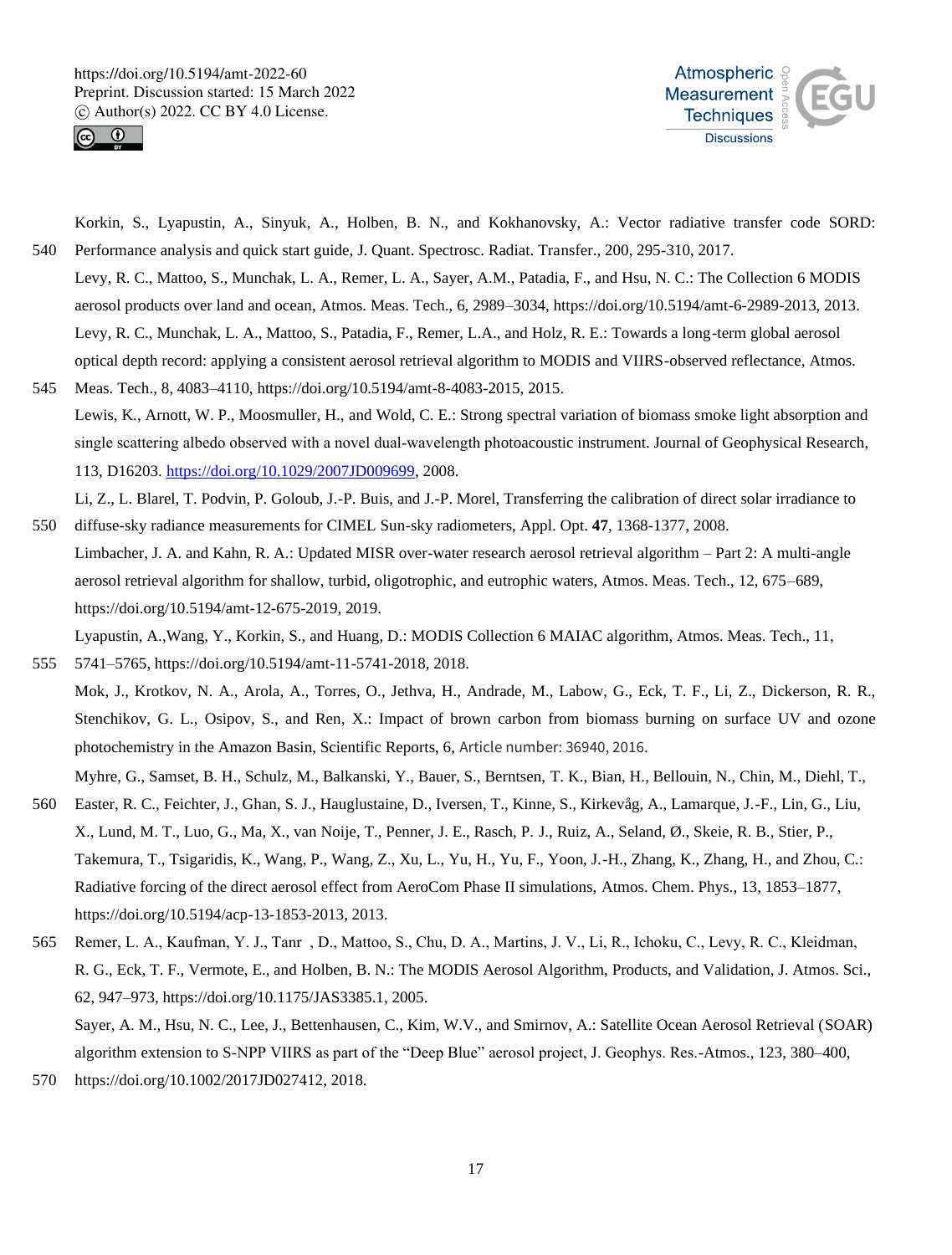



Sayer, A. M., Hsu, N. C., Lee, J., Kim, W. V., and Dutcher, S. T.: Validation, stability, and consistency of MODIS collection 6.1 and VIIRS version 1 Deep Blue aerosol data over land, J. Geophys. Res.-Atmos., 124, 4658–4688, https://doi.org/10.1029/2018JD029598, 2019.

Schafer, J.S., Eck, T.F., Holben, B.N., Thornhill, K.L., Anderson, B.E., Sinyuk, A., Giles, D. M., Winstead, E.L., Ziemba,

575 L.D., Beyersdorf, A.J., Kenny, P.R., Smirnov, A., Slutsker, I.: Intercomparison of aerosol single scattering albedo derived from AERONET surface radiometers and LARGE in situ aircraft profiles during the 2011 DRAGON-MD and DISCOVER-AQ experiments. J. Geophys. Res. Atmos. 119 (12), 7439–7452. https://doi.org/10.1002/2013JD021166. JUN 27 2014, 2014.

Sinyuk, A., Holben, B., N., Eck, T., F., Giles, D., M., Slutsker, I., Korkin, S., Schafer, J., S., Smirnov, A., Sorokin, M., and

580 Lyapustin, A.: The AERONET Version 3 aerosol retrieval algorithm, associated uncertainties and comparisons to Version 2, Atmos. Meas. Tech., 13, 3375-3411, 2020.

Twomey, S.: Introduction to mathematics of inversion in in remote sensing and indirect measurements, Elsevier Inc., 1977. Ward, D. E., Hao, W. M., Susott, R. A., Babbitt, R. E., Shea, R. W., Kaufman, J. B., Justice, C. O.: Effect of fuel composition on combustion efficiency and emission factors for African savanna ecosystems, J. Geophys. Res., 101, 23,569–

585 23,576, 1996.

Werdell, P.J., Behrenfeld, M. J., Bontempi, P. S., Boss, E., Cairns, B., Davis, G. T., Franz, B. A., Gliese, U. B., Gorman, E. T., Hasekamp, O., Knobelspiesse, K. D., Mannino, A., Martins, J. V., McClain, C. R., Meister, G., and L.A. Remer, L.A.: The Plankton, Aerosol, Cloud, ocean Ecosystem (PACE) mission: Status, science, advances. Bull. Amer. Meteor. Soc*.*, **100**, no. 9, 1775-1794, doi:10.1175/BAMS-D-18-0056.1, 2019.

590 Wong, J. P. S., Tsagkaraki, M., Tsiodra, I., Mihalopoulos, N., Violaki, K., Kanakidou, M., Sciare, J., Nenes, A., and Weber, R. J.: Atmospheric evolution of molecular-weight-separated brown carbon from biomass burning, Atmos. Chem. Phys., 19, 7319–7334, https://doi.org/10.5194/acp-19-7319-2019, 2019.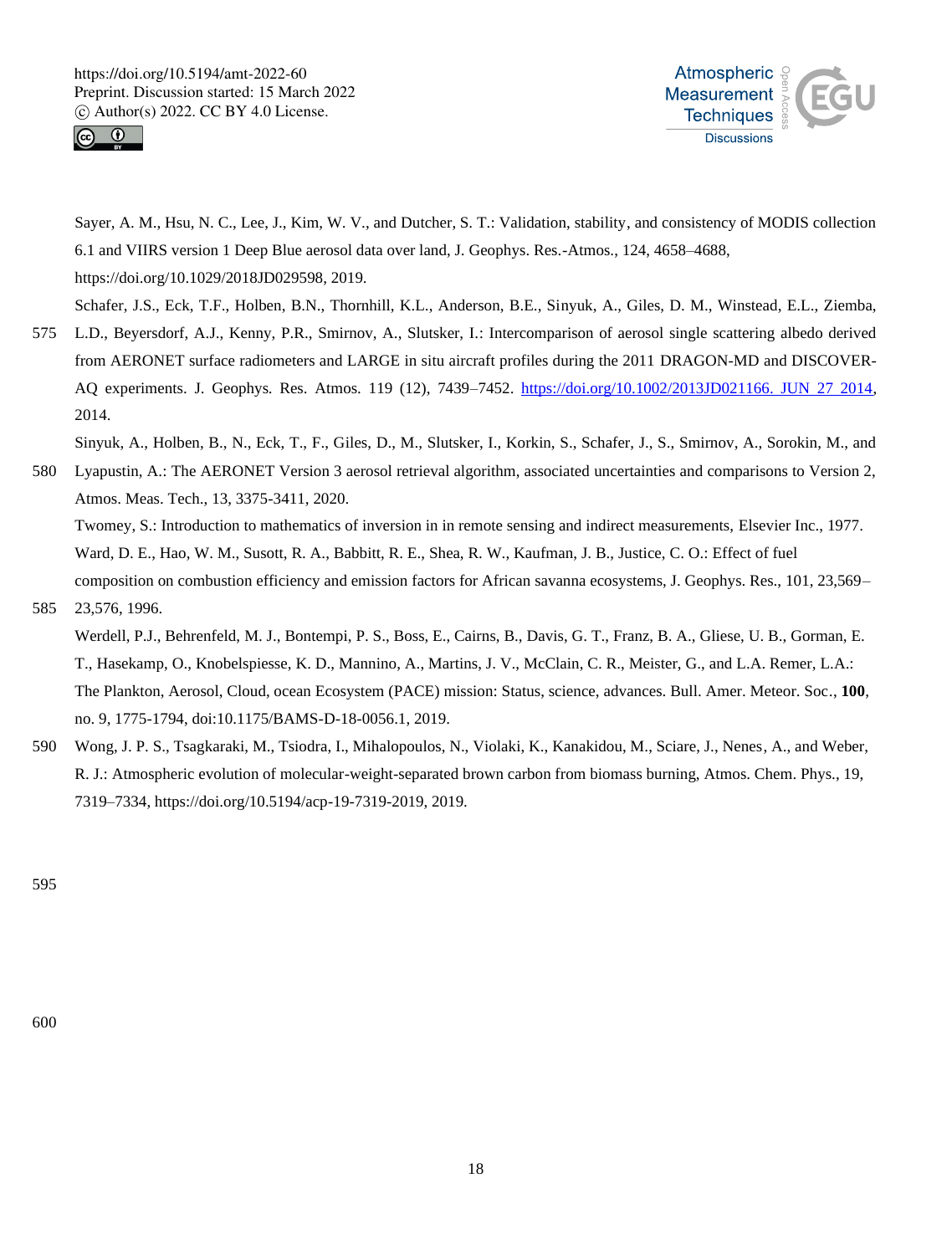



| <b>AOD</b>  | (440) | SSA (440 nm) | SSA (675 nm) | SSA (870 nm) | SSA (1020 nm) | Number of  |  |  |
|-------------|-------|--------------|--------------|--------------|---------------|------------|--|--|
|             |       |              |              |              |               |            |  |  |
| nm)         |       |              |              |              |               | retrievals |  |  |
| Rexburg     |       |              |              |              |               |            |  |  |
| > 0.4       |       | $-0.017$     | 0.010        | 0.003        | 0.004         | 42         |  |  |
| $0.4 - 0.6$ |       | $-0.015$     | 0.012        | 0.007        | 0.008         | 18         |  |  |
| > 0.6       |       | $-0.018$     | 0.010        | 0.000        | 0.000         | 24         |  |  |
| Mongu       |       |              |              |              |               |            |  |  |
| > 0.4       |       | 0.000        | 0.005        | 0.000        | 0.000         | 439        |  |  |
| $0.4 - 0.6$ |       | 0.000        | 0.005        | 0.007        | 0.000         | 281        |  |  |
| > 0.6       |       | $-0.003$     | 0.005        | 0.001        | 0.001         | 158        |  |  |
| Mezaira     |       |              |              |              |               |            |  |  |
| > 0.4       |       | 0.000        | 0.001        | 0.000        | 0.000         | 1003       |  |  |
| $0.4 - 0.6$ |       | 0.000        | 0.000        | 0.000        | 0.000         | 389        |  |  |
| > 0.6       |       | 0.000        | 0.002        | 0.000        | 0.000         | 614        |  |  |
|             |       |              |              | <b>GSFC</b>  |               |            |  |  |
| > 0.4       |       | 0.006        | 0.012        | $-0.007$     | $-0.010$      | 791        |  |  |
| $0.4 - 0.6$ |       | 0.001        | 0.009        | $-0.003$     | $-0.004$      | 348        |  |  |
| > 0.6       |       | 0.009        | 0.014        | $-0.010$     | $-0.015$      | 443        |  |  |

Table 1. Average values, of the difference in SSA retrievals from inversions using STD and REL assumptions on IPRI smoothness constraints. The difference is defined as REL-STD.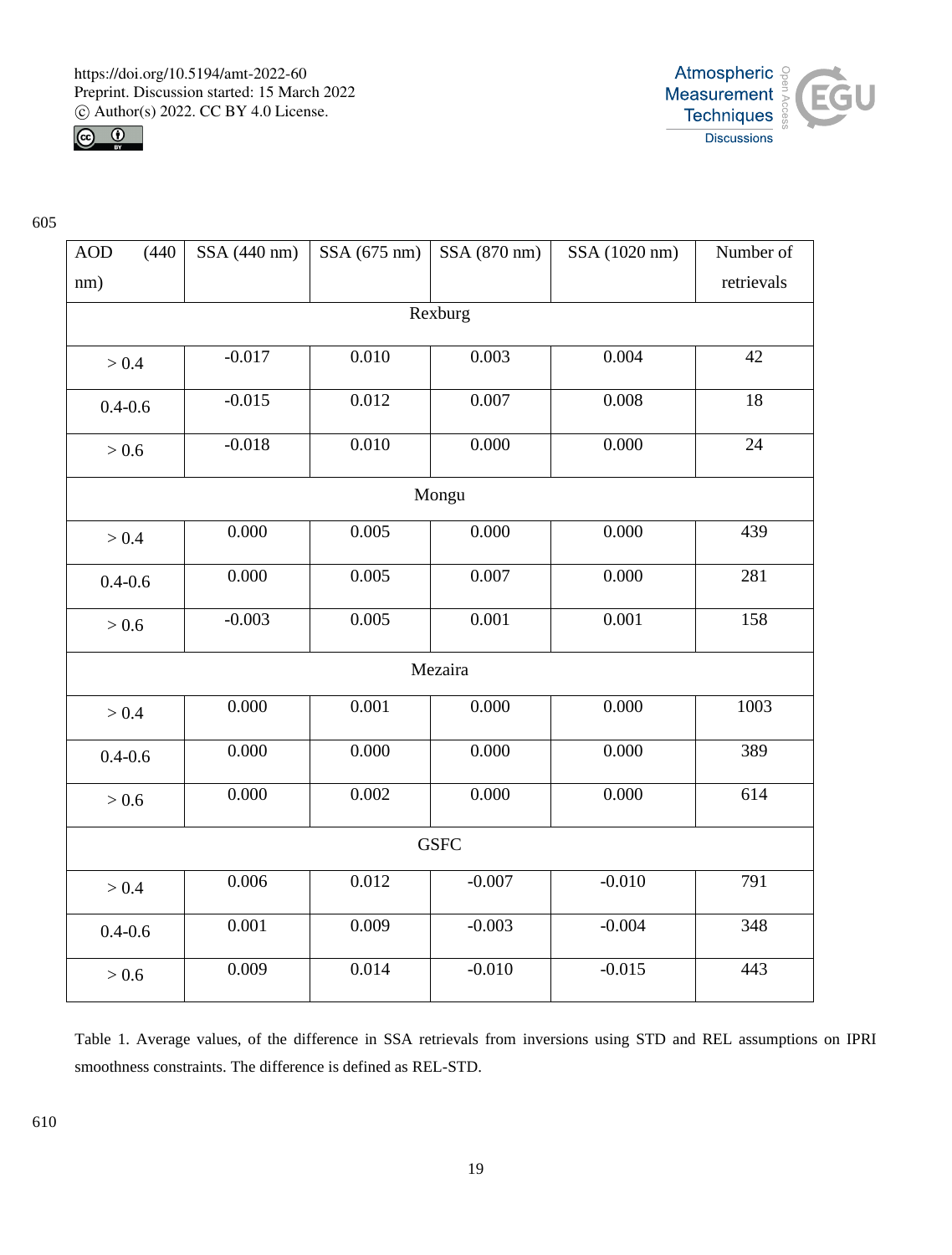



| AOD (440    |               |               |               | <b>RPRI</b> (1020) | Number of  |  |  |  |
|-------------|---------------|---------------|---------------|--------------------|------------|--|--|--|
| nm)         | RPRI (440 nm) | RPRI (675 nm) | RPRI (870 nm) | nm)                | retrievals |  |  |  |
| Rexburg     |               |               |               |                    |            |  |  |  |
| > 0.4       | 0.004         | 0.005         | 0.004         | 0.003              | 42         |  |  |  |
| $0.4 - 0.6$ | 0.008         | 0.009         | 0.008         | 0.008              | 18         |  |  |  |
| > 0.6       | 0.000         | 0.001         | 0.000         | 0.000              | 24         |  |  |  |
| Mongu       |               |               |               |                    |            |  |  |  |
| > 0.4       | 0.008         | 0.009         | 0.008         | 0.008              | 439        |  |  |  |
| $0.4 - 0.6$ | 0.009         | 0.010         | 0.009         | 0.009              | 281        |  |  |  |
| > 0.6       | 0.006         | 0.008         | 0.007         | 0.007              | 158        |  |  |  |
| Mezaira     |               |               |               |                    |            |  |  |  |
| > 0.4       | 0.002         | 0.002         | 0.002         | 0.002              | 1003       |  |  |  |
| $0.4 - 0.6$ | 0.004         | $-0.001$      | $-0.001$      | $-0.001$           | 389        |  |  |  |
| > 0.6       | 0.000         | $-0.002$      | $-0.002$      | $-0.002$           | 614        |  |  |  |
| <b>GSFC</b> |               |               |               |                    |            |  |  |  |
| > 0.4       | 0.000         | 0.001         | 0.000         | 0.000              | 791        |  |  |  |
| $0.4 - 0.6$ | $-0.003$      | $-0.002$      | $-0.003$      | $-0.003$           | 348        |  |  |  |
| > 0.6       | 0.003         | 0.003         | 0.002         | 0.002              | 443        |  |  |  |

Table 2. Average values, of the difference in the real part of refractive index (RPRI) retrievals from inversions using STD and REL assumptions on IPRI smoothness constraints. The difference is defined as REL-STD.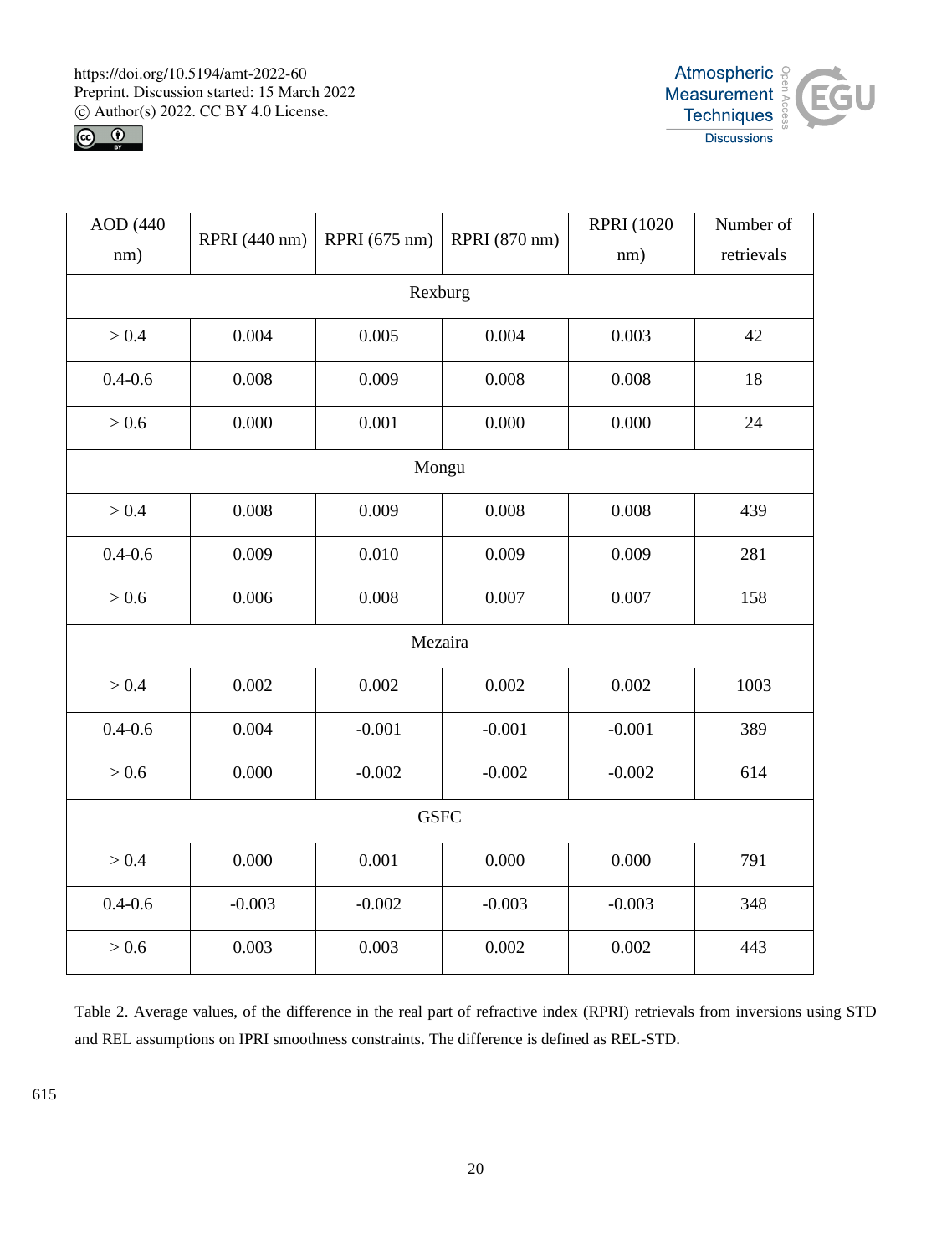



| <b>AOD</b> (440) | VMR fine | STD fine | <b>VMR</b> coarse | STD coarse | Number of  |  |  |  |
|------------------|----------|----------|-------------------|------------|------------|--|--|--|
| nm)              |          |          |                   |            | retrievals |  |  |  |
| Rexburg          |          |          |                   |            |            |  |  |  |
| < 0.2            | 0.000    | $-0.005$ | 0.014             | 0.000      | 361        |  |  |  |
| > 0.2            | 0.000    | $-0.004$ | 0.011             | 0.002      | 84         |  |  |  |
| Mongu            |          |          |                   |            |            |  |  |  |
| < 0.2            | 0.000    | $-0.006$ | 0.005             | 0.002      | 236        |  |  |  |
| > 0.2            | 0.000    | $-0.002$ | $-0.020$          | 0.000      | 660        |  |  |  |
| Mezaira          |          |          |                   |            |            |  |  |  |
| < 0.2            | 0.000    | 0.000    | $-0.002$          | 0.000      | 696        |  |  |  |
| > 0.2            | 0.002    | 0.000    | 0.020             | 0.003      | 2487       |  |  |  |
| <b>GSFC</b>      |          |          |                   |            |            |  |  |  |
| < 0.2            | $-0.002$ | 0.005    | $-0.040$          | 0.008      | 22542      |  |  |  |
| > 0.2            | 0.000    | $-0.003$ | $-0.040$          | 0.004      | 4320       |  |  |  |
|                  |          |          |                   |            |            |  |  |  |

Table 3. Average values, of the difference in in volume median radius (VMR) in microns and width of particle size distribution (STD) retrievals from inversions using STD and REL assumptions on IPRI smoothness constraints. The 620 difference is defined as REL-STD.

625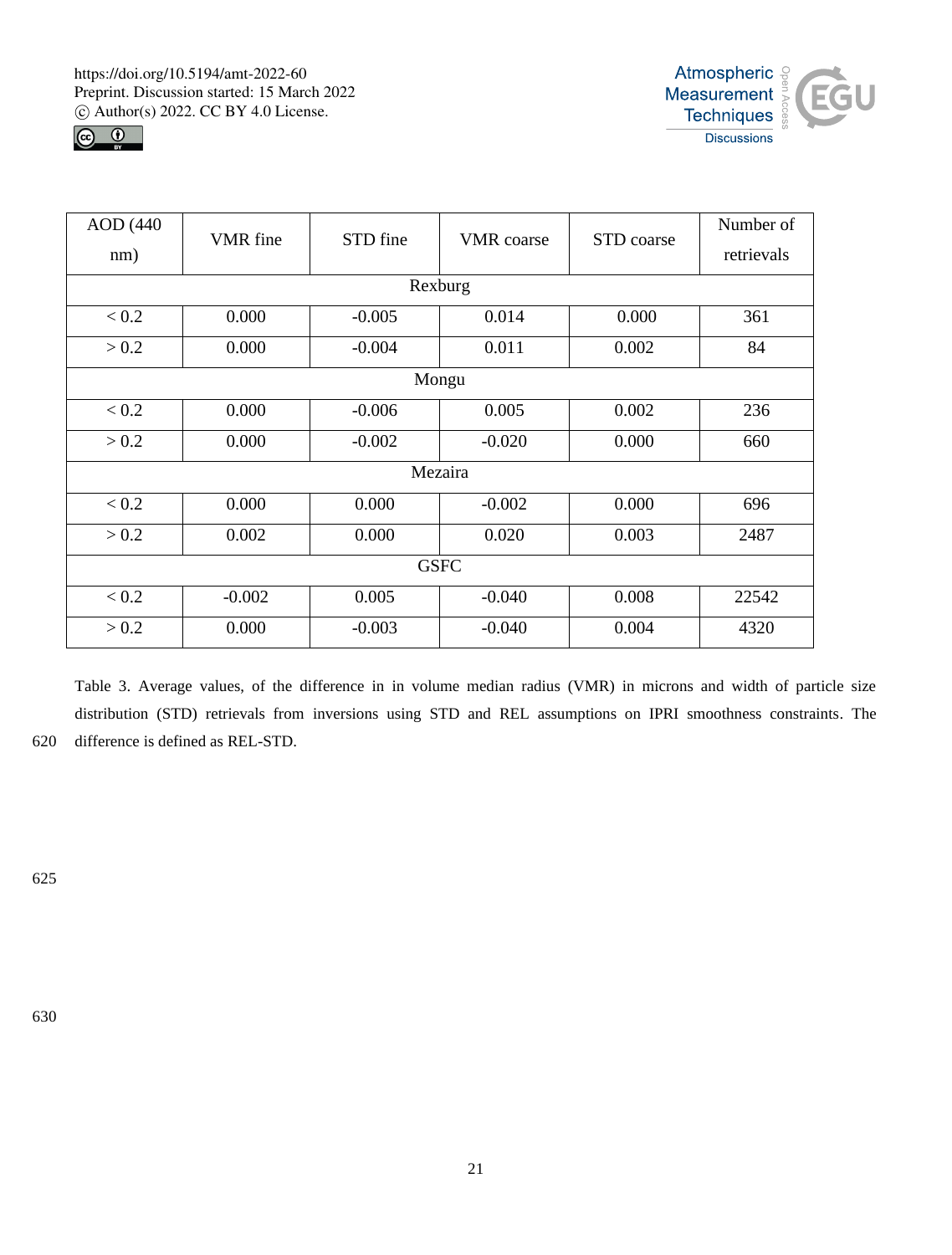





Figure 1. SSA retrieved using V3 assumptions on the IPRI smoothness constants (STD) and that of relaxed (REL): a) Rexburg (AOD(440)=1.65, AE=1.74) and b) Rimrock (AOD(440)=1.33, AE=1.79) AERONET sites.

635

645

640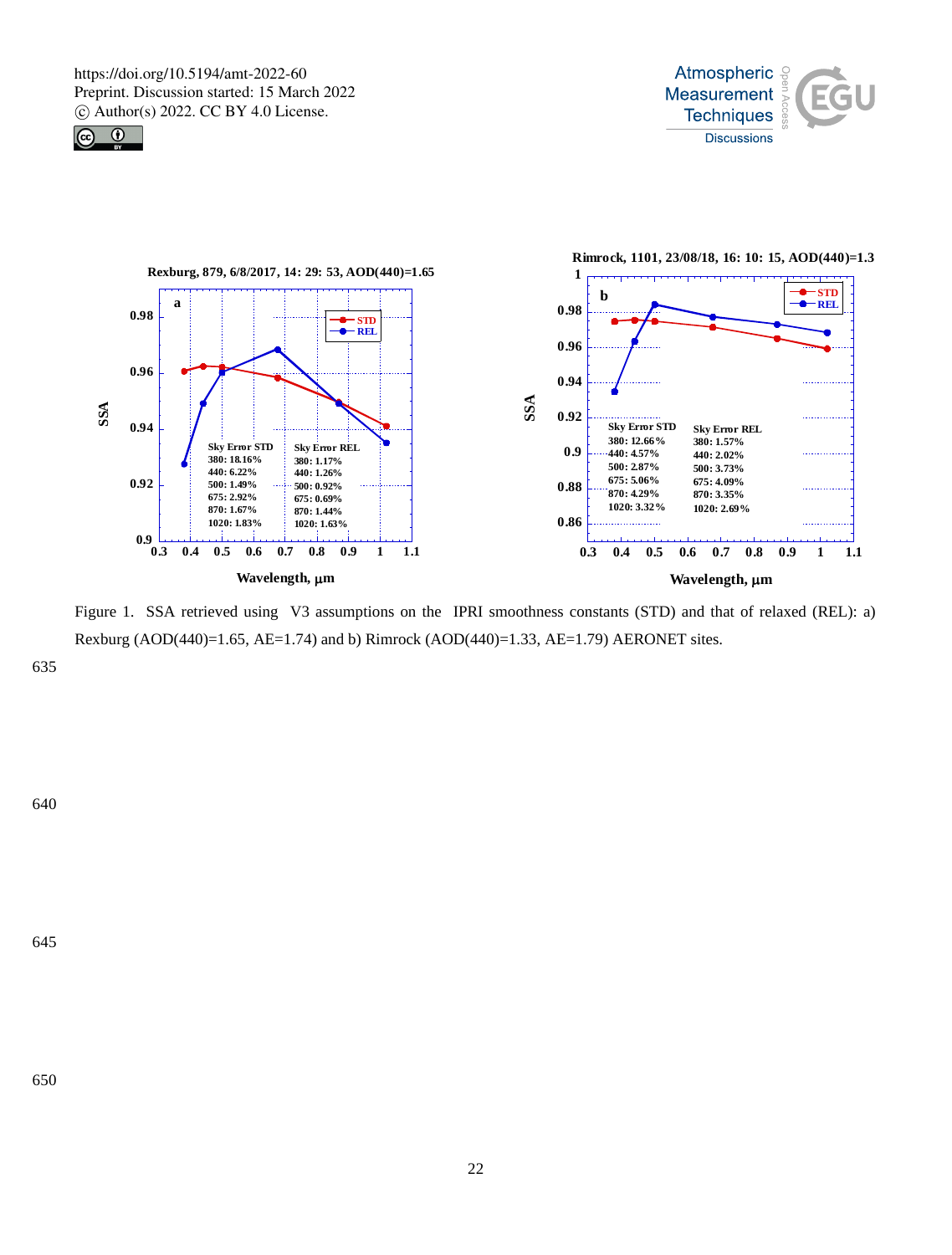





655 Figure 2. SSA retrieved using V3 assumptions on the IPRI smoothness constants (STD) and that of relaxed (REL) at Mongu Inn AERONET site: a) AOD(440)=0.49, AE=1.85 and b)AOD(440)=0.89, AE=1.97.

660

665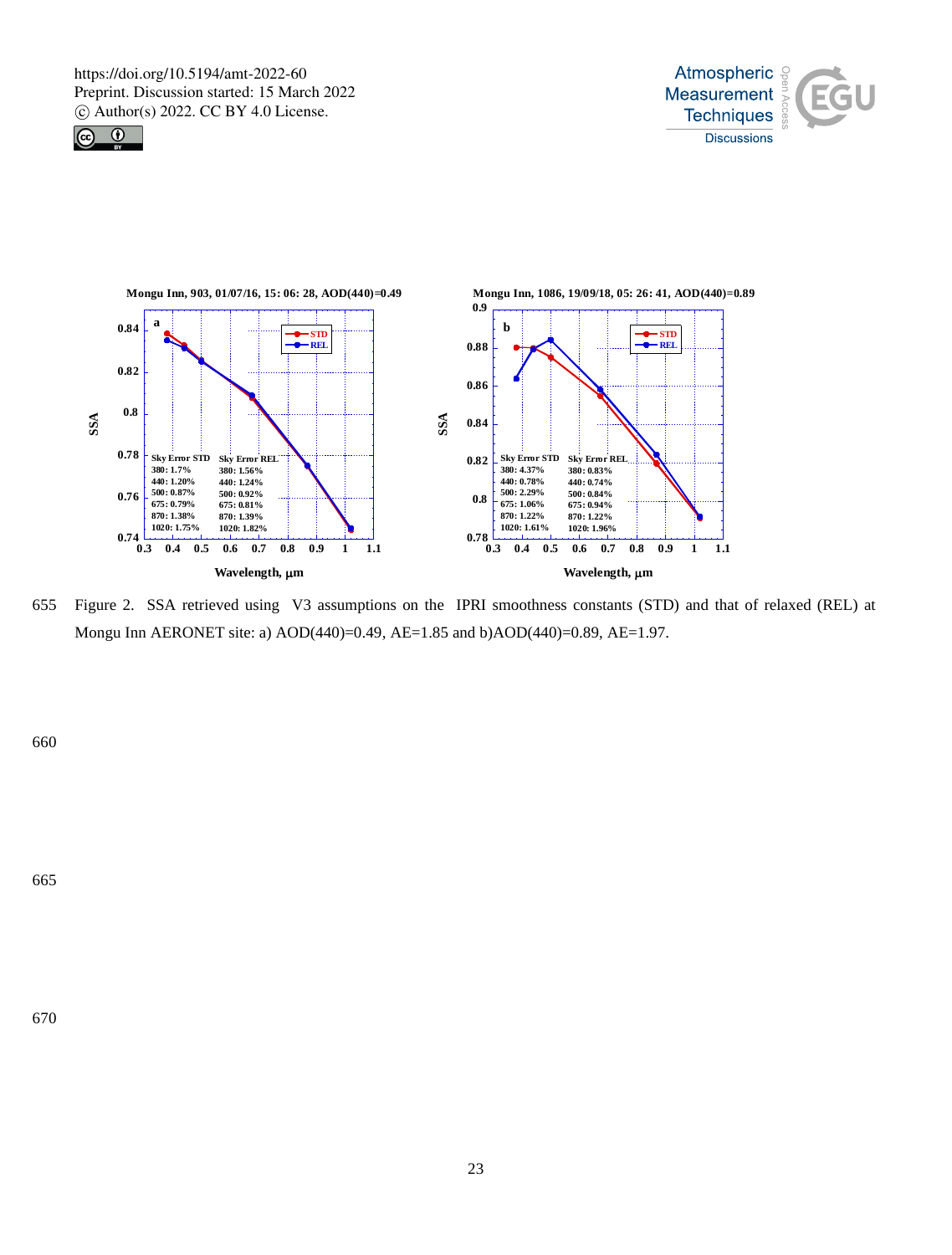







Figure 3. SSA averaged over AOD(440) bins for Mongu Inn AERONET site: a) 0.4-0.43 and b) 1.0-1.4

680

685

690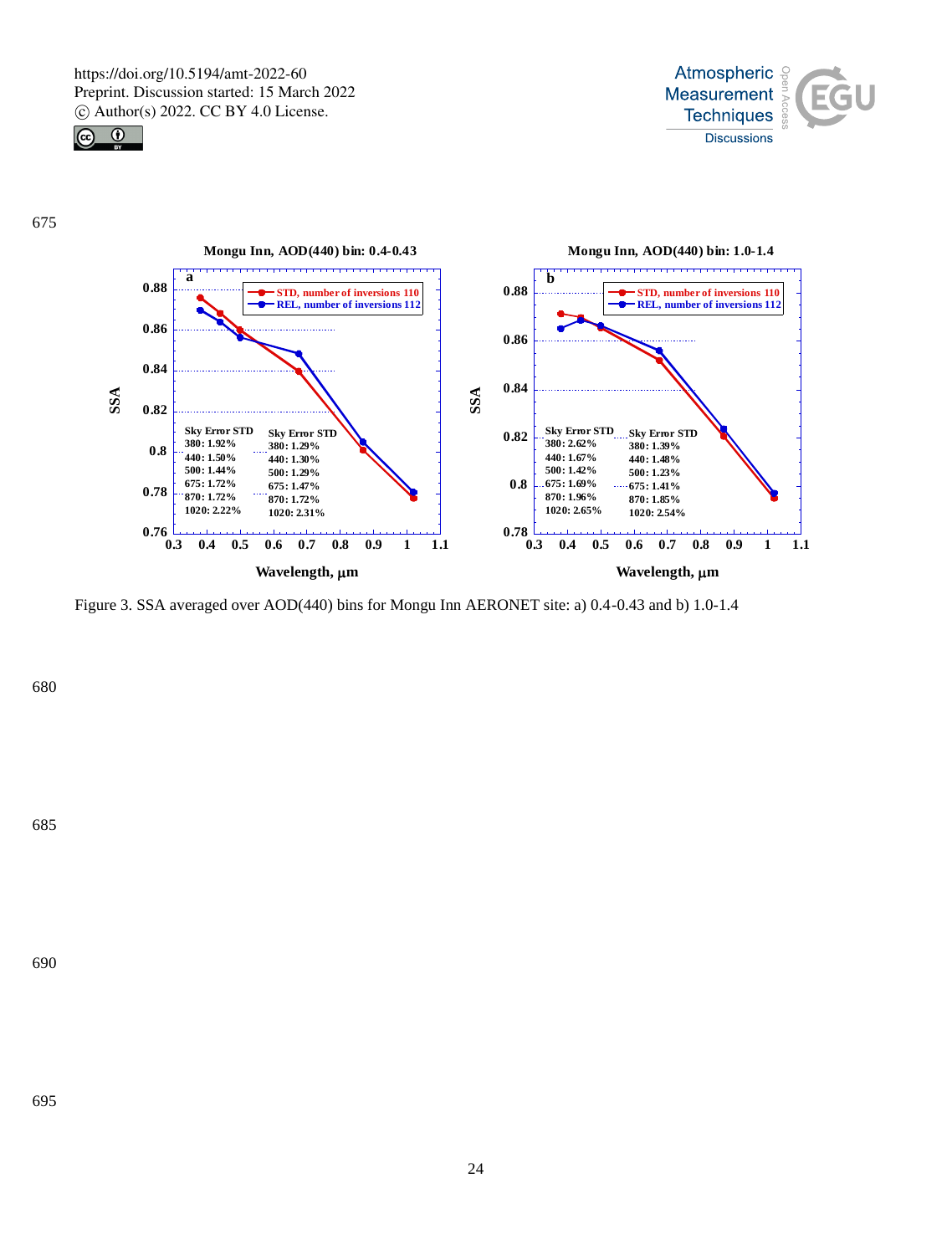





700 Figure 4. SSA averaged over AOD(440) bins for Rimrock AERONET site: a) 0.5-0.53 and b) 1.0-1.4

705

715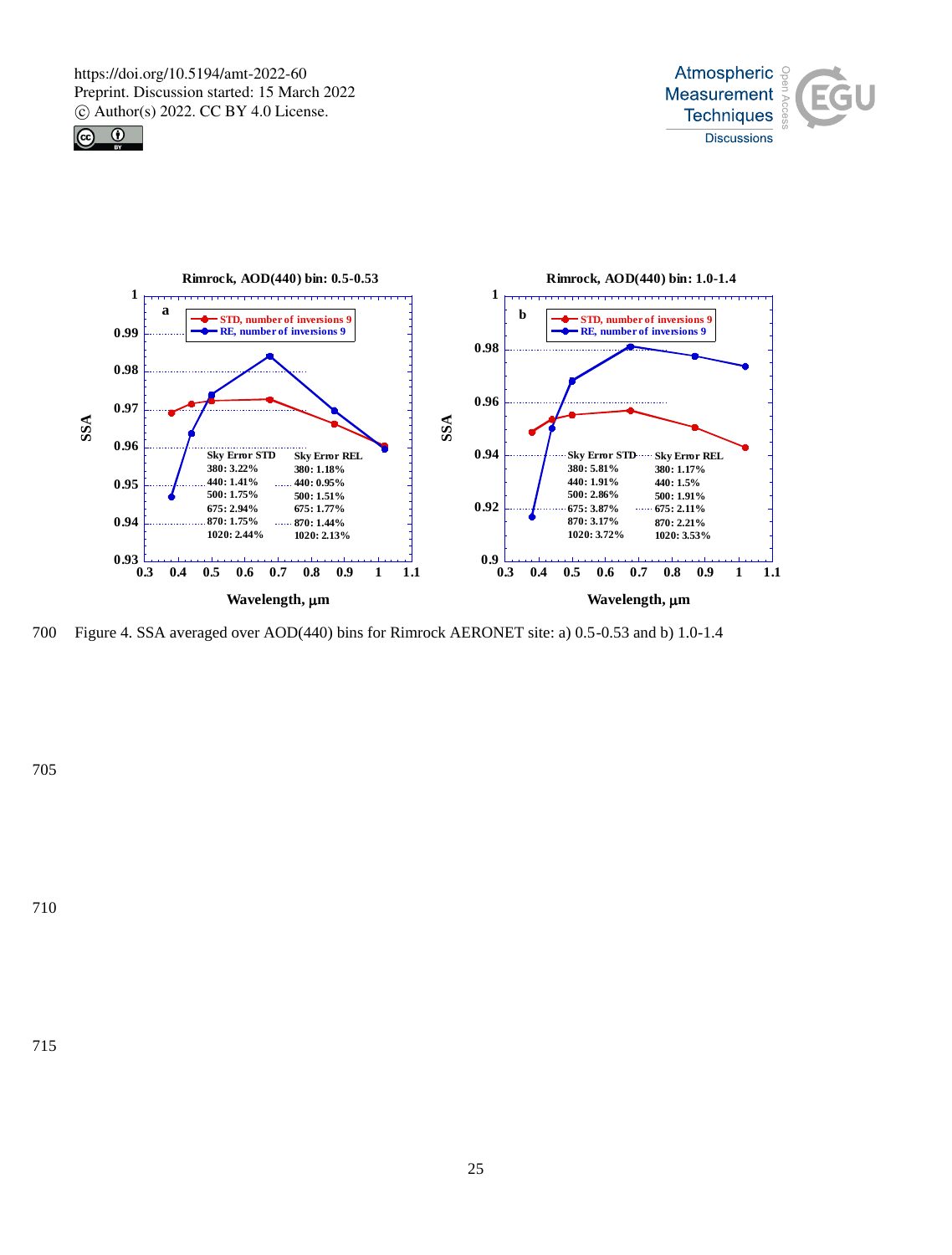







Figure 5. SSA retrieved using V3 assumptions on the IPRI smoothness constants (STD) and that of relaxed (REL) at Mezaira AERONET site: a) AOD(440)=0.44, AE=0.24 and b) AOD(440)=1.45, AE=0.2.

725

730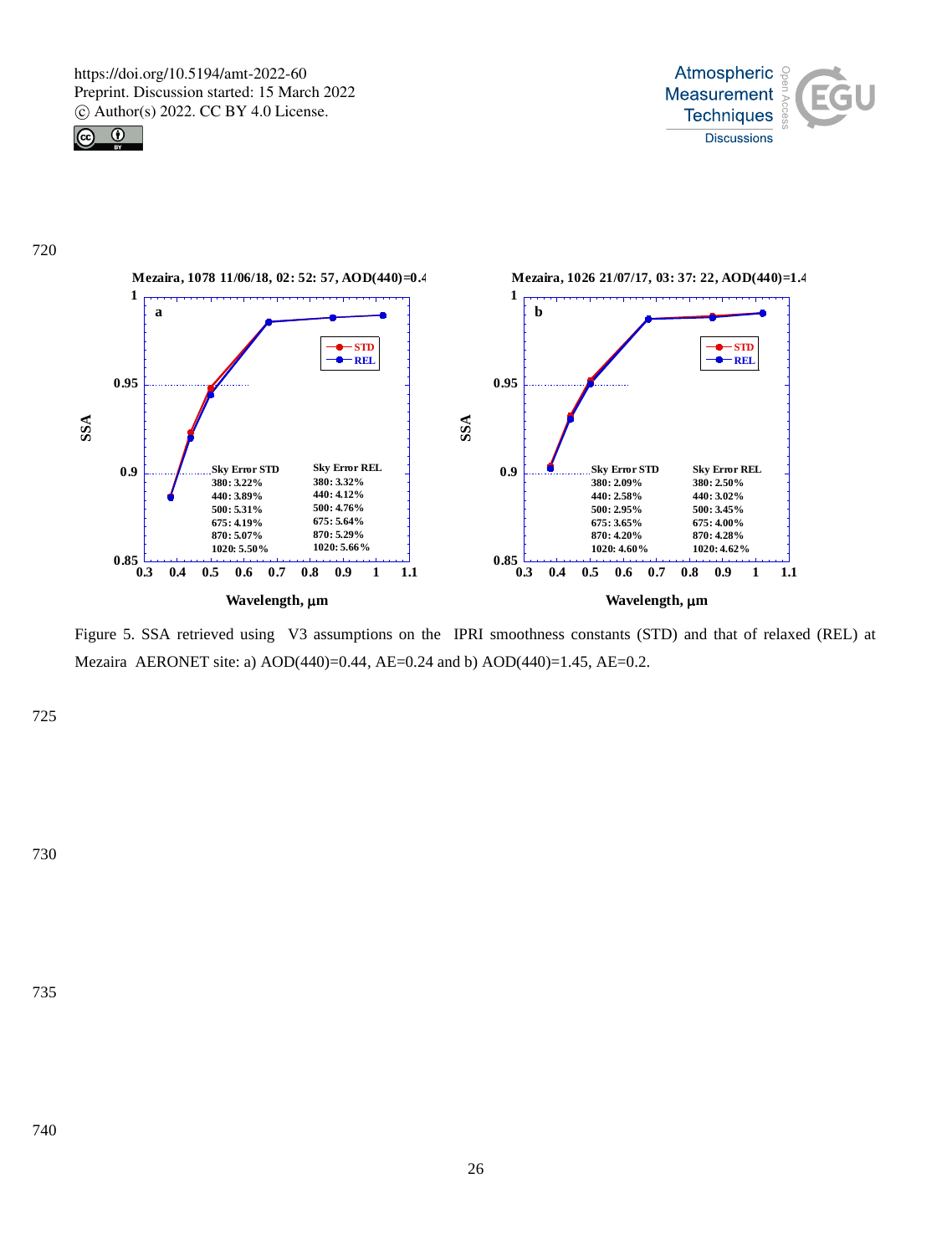





Figure 6. SSA averaged over AOD(440) bins for Mezaira AERONET site: a) 0.4-0.43 and b) 1.0-1.4.

745

755

750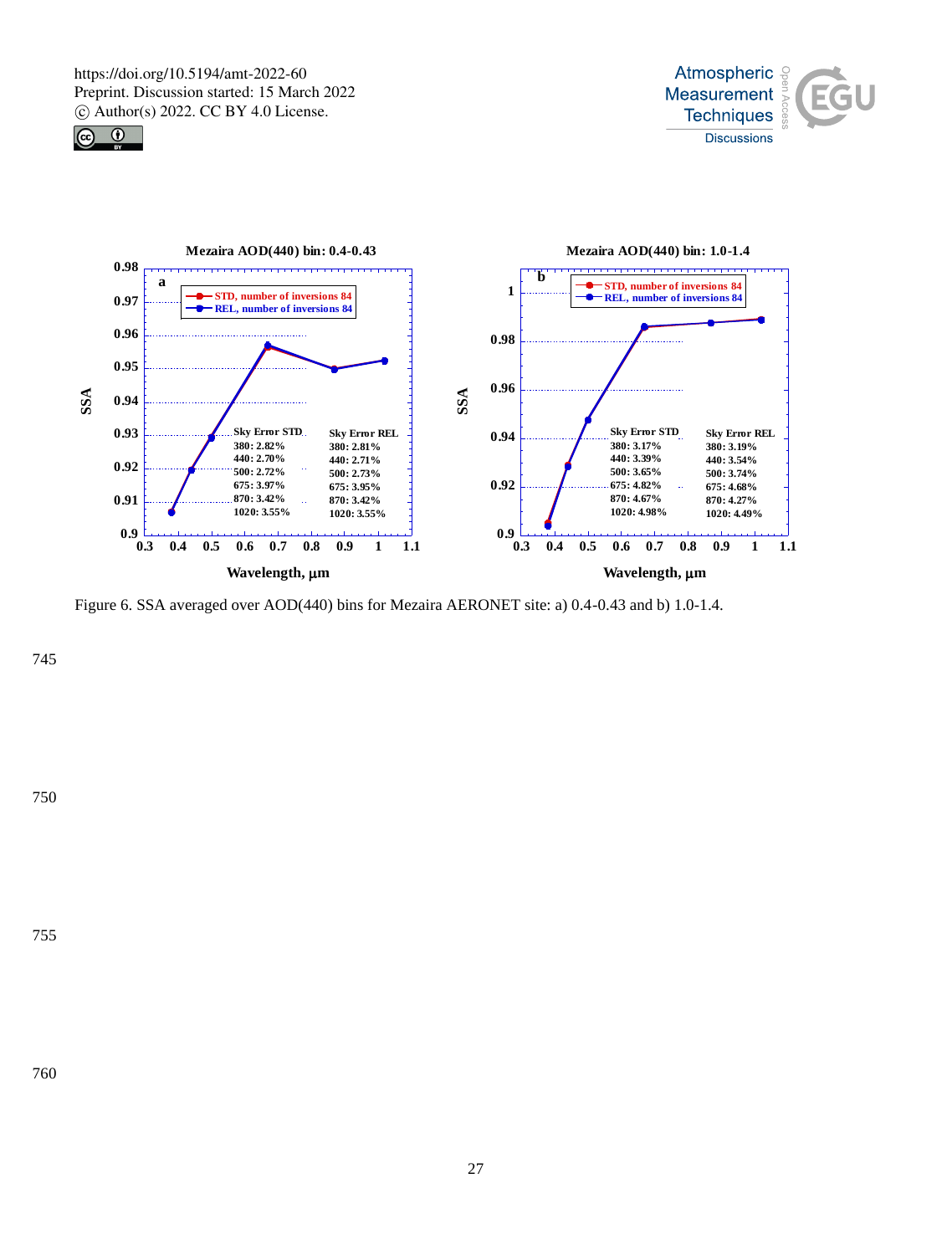





765 Figure 7. SSA retrieved using V3 assumptions, depicted as STD, and that of REL on the IPRI smoothness constants at GSFC AERONET site: a) AOD(440)=0.33, AE=1.74 and b) AOD(440)=0.49, AE=1.63.

770

775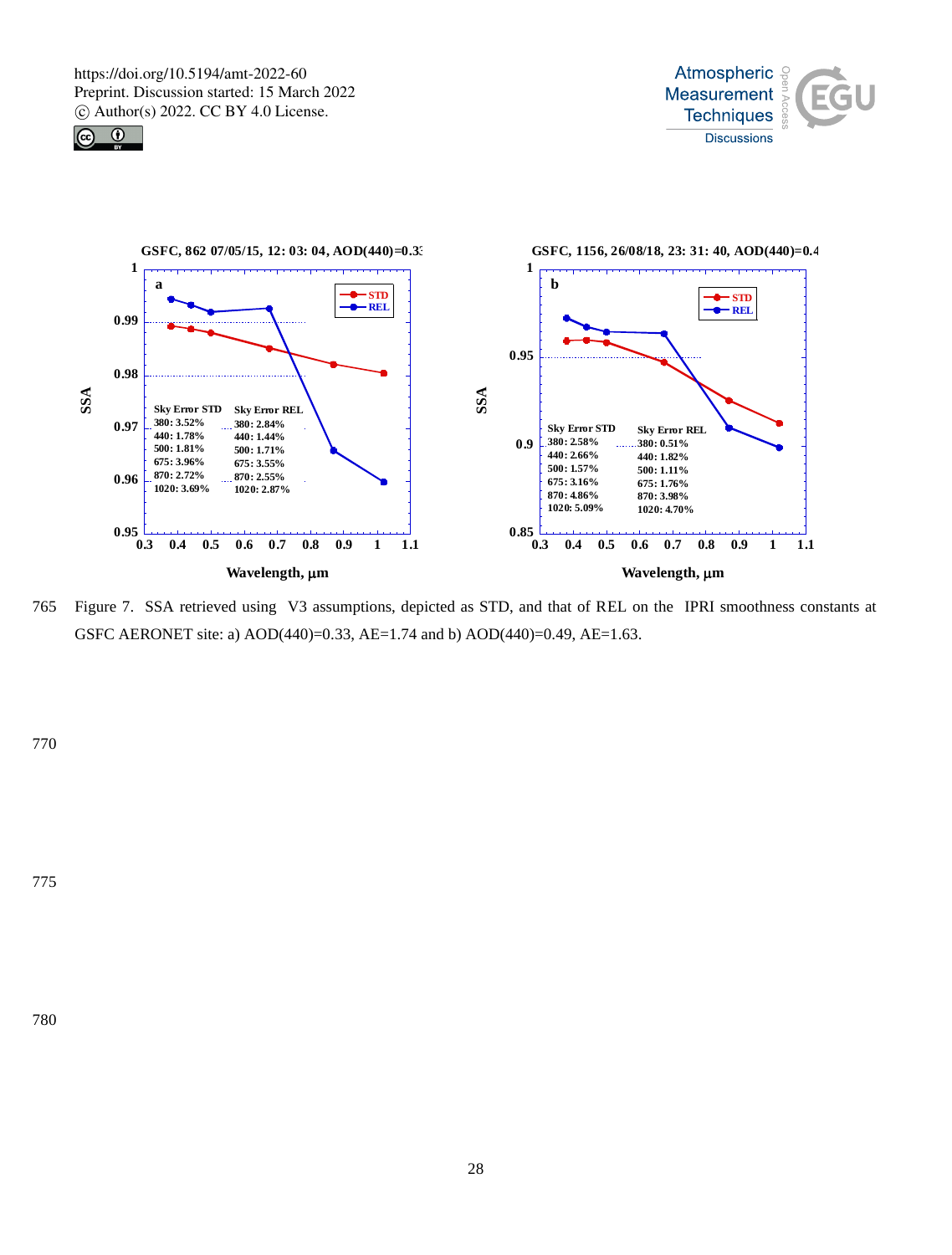





Figure 8. SSA averaged over AOD(440) bins for GSFC AERONET site: a) 0.3-0.33 and b) 0.5-0.53.

790

795

800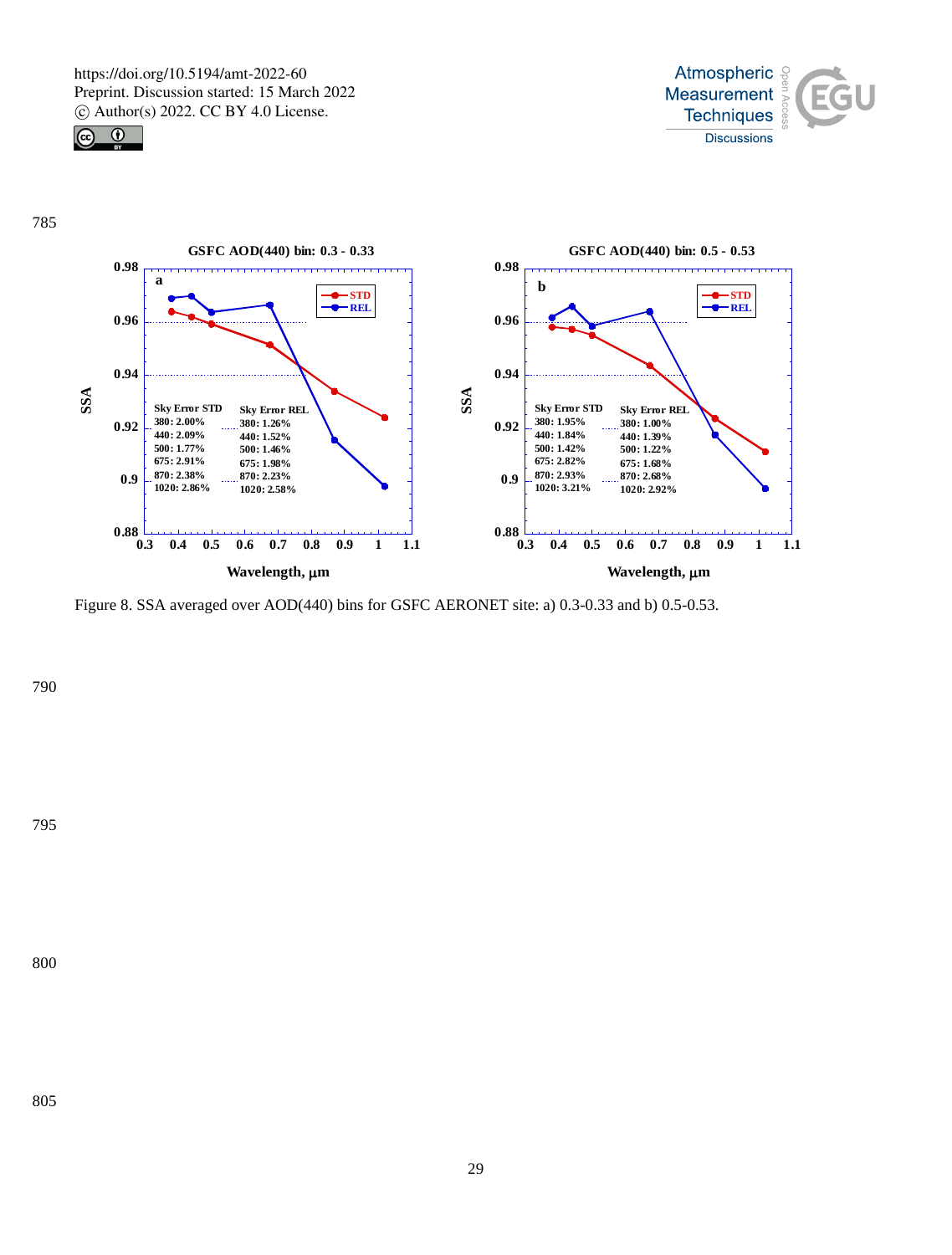





Figure 9. Same as Figure 7a with addition of SSA retrieved from vicariously calibrated sky radiances, depicted by REL, vic. 810 Abbreviation REL, sph./vic. refers to SSA retrieved by inverting sky radiances calibrated using integrated sphere at all the channels except 380 nm which was calibrated using vicarious method.

815

825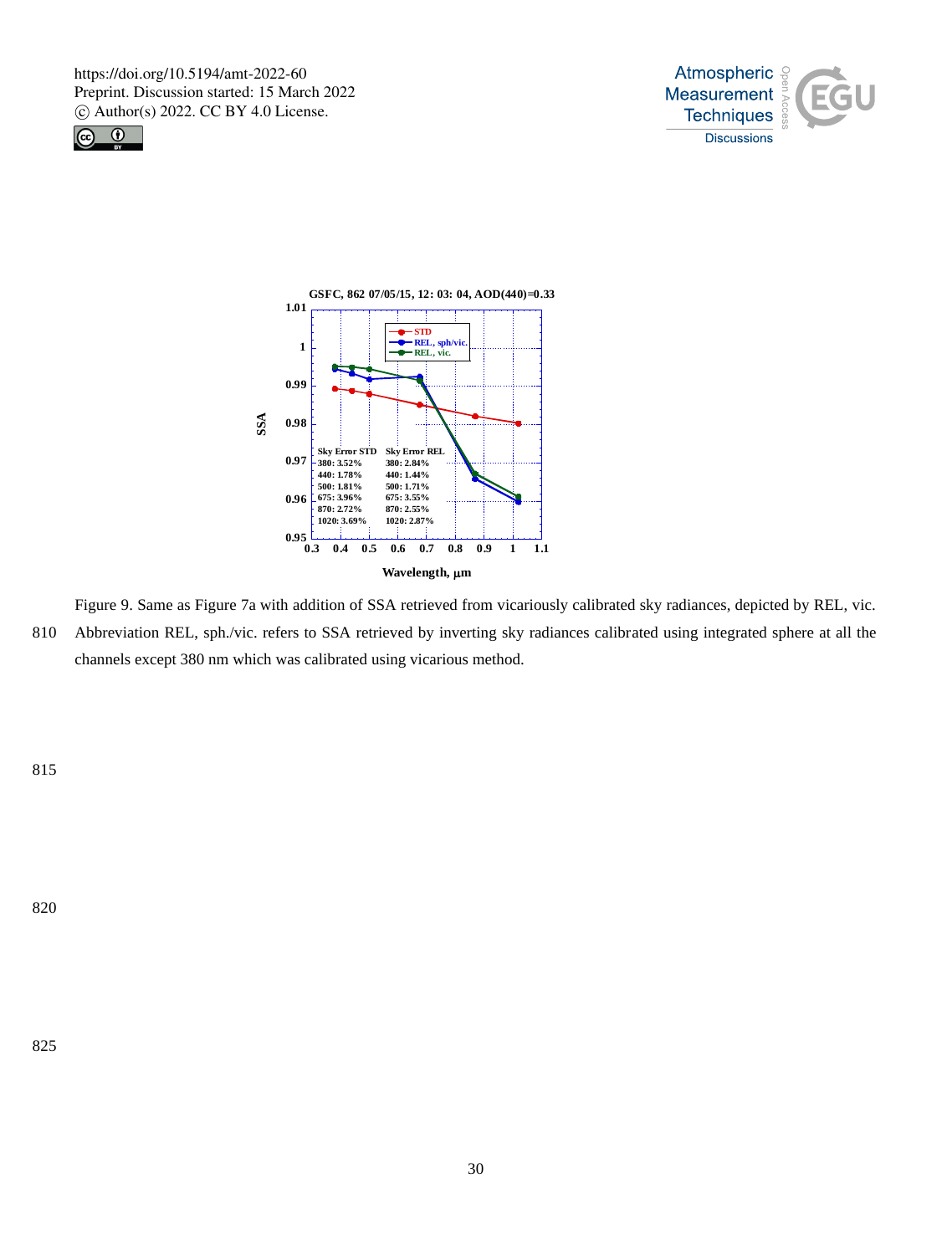





Figure 10. Comparison of SSA retrieved by V3 aerosol inversion code employing STD assumption on IPRI smoothness constraints and SSA retrieved by inversion code using REL assumption to SSA derived from in situ measurements at Aldino AERONET site: a) 440 nm AOD=0.352, b) 440nm AOD=0.543, c) 440 nm AOD=0.7.

835

840